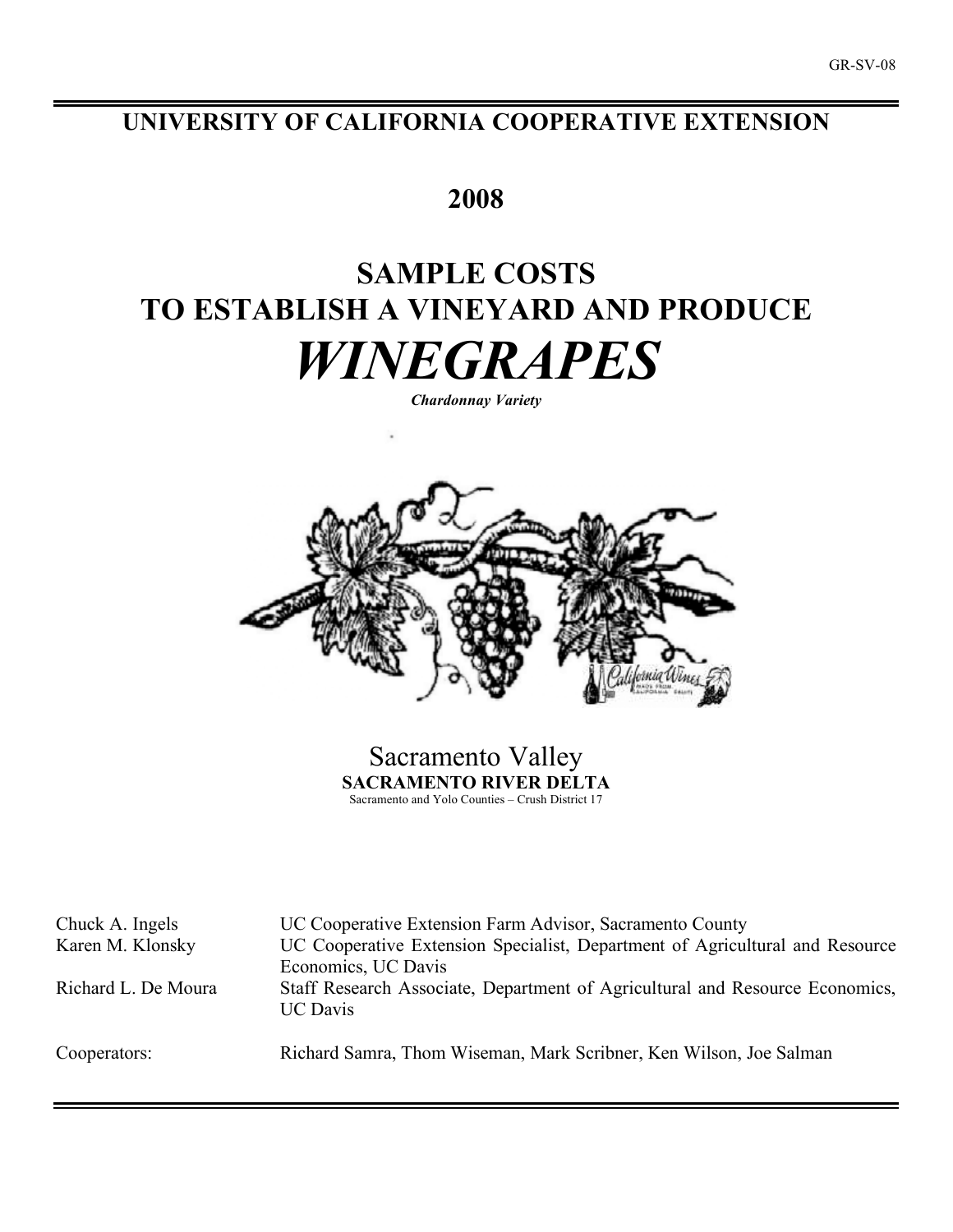## **SAMPLE COST TO ESTABLISH A VINEYARD AND PRODUCE WINEGRAPES Chardonnay Sacramento Valley, Sacramento River Delta of Sacramento and Yolo Counties – 2008**

## **CONTENTS**

| $\overline{2}$ |
|----------------|
|                |
|                |
|                |
|                |
|                |
|                |
|                |
|                |
|                |
|                |
|                |
|                |
|                |
|                |
|                |

## **INTRODUCTION**

Sample costs to establish a vineyard and produce winegrapes under drip irrigation in the Sacramento Valley – Sacramento River Delta (Sacramento and Yolo counties) are presented in this study. This study is intended as a guide only, and can be used to make production decisions, determine potential returns, prepare budgets and evaluate production loans. Practices described are based on production practices considered typical for the crop and area, but these same practices will not apply to every situation. The sample costs for labor, materials, equipment and custom services are based on current figures. A blank column, "*Your Costs*", in Tables 2 and 3 is provided for entering your costs.

The hypothetical farm operation, production practices, overhead, and calculations are described under the assumptions. For additional information or an explanation of the calculations used in the study call the Department of Agricultural and Resource Economics, University of California, Davis, (530) 752-3589 or your local UC Cooperative Extension office.

Sample Cost of Production Studies are available for many commodities. Current and archived studies can be downloaded from the Agricultural and Resource Economics website at UC Davis http://coststudies.ucdavis.edu. These studies as well as other archived studies not on the website can be requested through the department by calling (530) 752-1517.

> The University of California is an affirmative action/equal opportunity employer The University of California and the United States Department of Agriculture cooperating.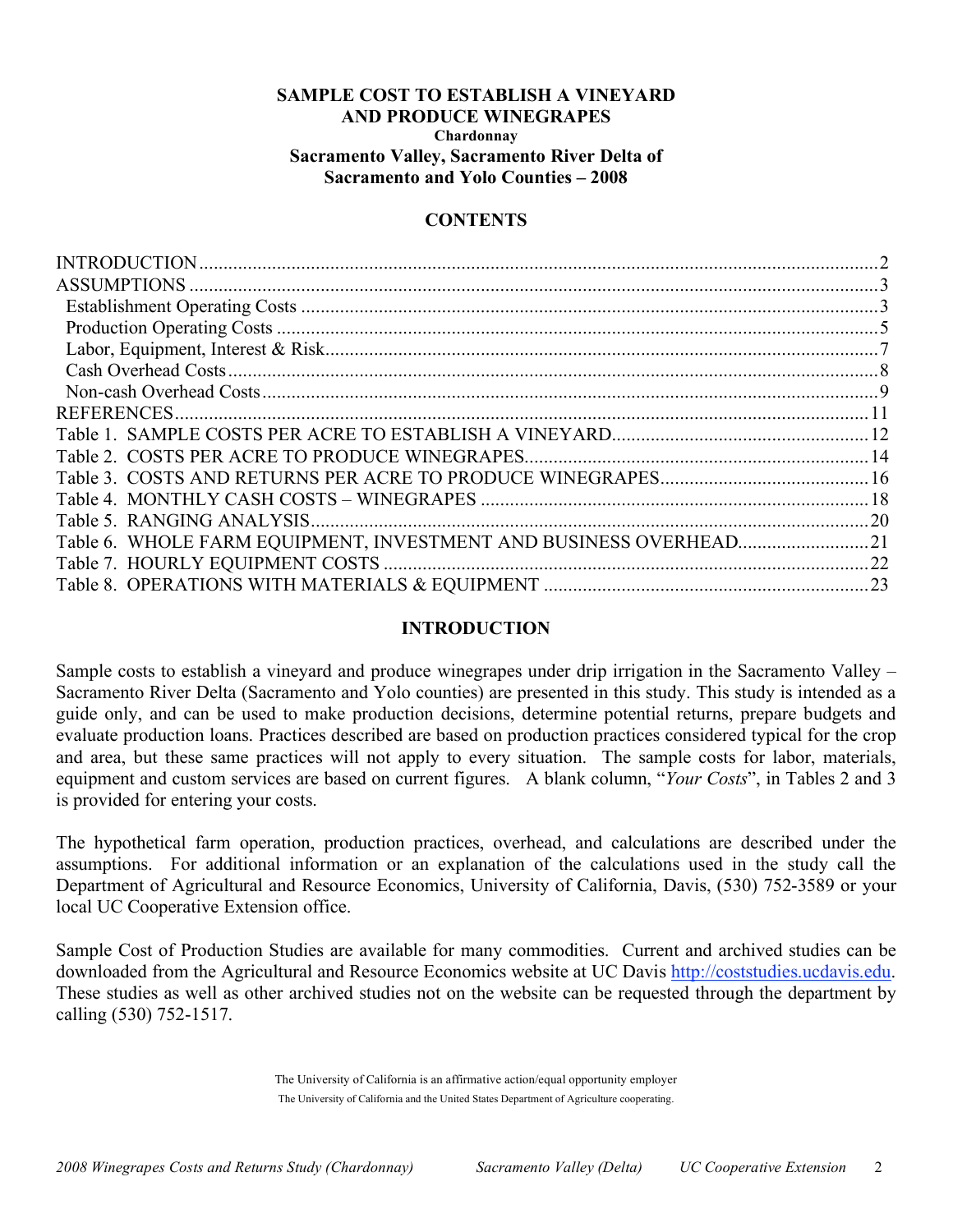## **ASSUMPTIONS**

The assumptions refer to Tables 1 to 8 and pertain to sample costs to establish a vineyard and produce winegrapes in the Sacramento River Delta of the Sacramento Valley – Sacramento and Yolo counties (California Crush District 17). The cultural practices described represent production operations and materials considered typical on a well-managed vineyard in the region. Costs, materials, and practices in this study will not apply to all farms. Timing of and types of cultural practices will vary among growers within the region and from season to season due to variables such as weather, soil, and insect and disease pressure. The study does not represent a single farm and is intended as a guide only. **The use of trade names and cultural practices in this report does not constitute an endorsement or recommendation by the University of California nor is any criticism implied by omission of other similar products or cultural practices.**

Farm. The hypothetical farm located on the valley floor in the Sacramento River Delta of Sacramento and Yolo Counties is managed and operated by the owner. The 200 contiguous acre farm consists of 135 acres of producing vineyards, 60 acres of newly planted wine grapes, and five acres occupied by roads, irrigation systems, and farmstead. **Operations are based on a calendar year**.

## **Establishment Operating Costs**

(Table 1.)

**Vineyard Conversion and Site Preparation.** The new vineyard is being planted on land that had an existing vineyard. The old grapevines are removed in the fall. After the vines have been pushed out and burned, the land is ripped twice, 24 to 30 inches deep, to break up hardpan, improve root and water penetration and also pull up additional roots remaining from the previous vines. Afterwards, the ground is disced two times. The field is laser leveled, then in a single operation disced and cultipacked. In the spring the ground is cultivated (disced) two times. Operations done in the year prior to planting are shown in the first year. Vineyard removal and ripping are done by contract or custom operators.

**Vines.** Potted benchgraft vines, Chardonnay variety, are planted on 6 x 10 foot spacing at 726 vines per acre. Chardonnay is the predominant wine variety in the area. The Merlot variety, also planted in the area, has similar cultural practices. Vines are trained to a bilateral cordon at 44 inches and spur pruned. Cordons are the horizontal branches and the spurs or shoots are the bearing units on the cordon. The grapevines are assumed to begin yielding fruit in three years and produce for an additional 17 years.

**Planting.** Planting starts in early spring by laying out the vineyard and marking vine sites. The drip line is laid on top of the ground. If the ground is dry, water may be applied to ease digging by hand. The potted plants are placed in the planting hole and covered with soil. The following year an average of 2% or 15 vines per acre will be replanted.

**Trellis System.** The trellis system is designed to support a bilateral cordon trained and spur pruned vineyard. The system in this study utilizes metal T posts at each vine with end posts at row ends to anchor the wires. Six permanent wires are secured to the end posts and attached to the metal T posts – one drip wire, one cordon wire, two middle wires, and two upper tees (wires). The owner and hired workers install the "modified vertical trellis" system. The system is considered part of the vineyard since it will be removed when the vines are removed. Therefore it is included in the establishment cost. The trellis system is installed during the first 2 years as follows: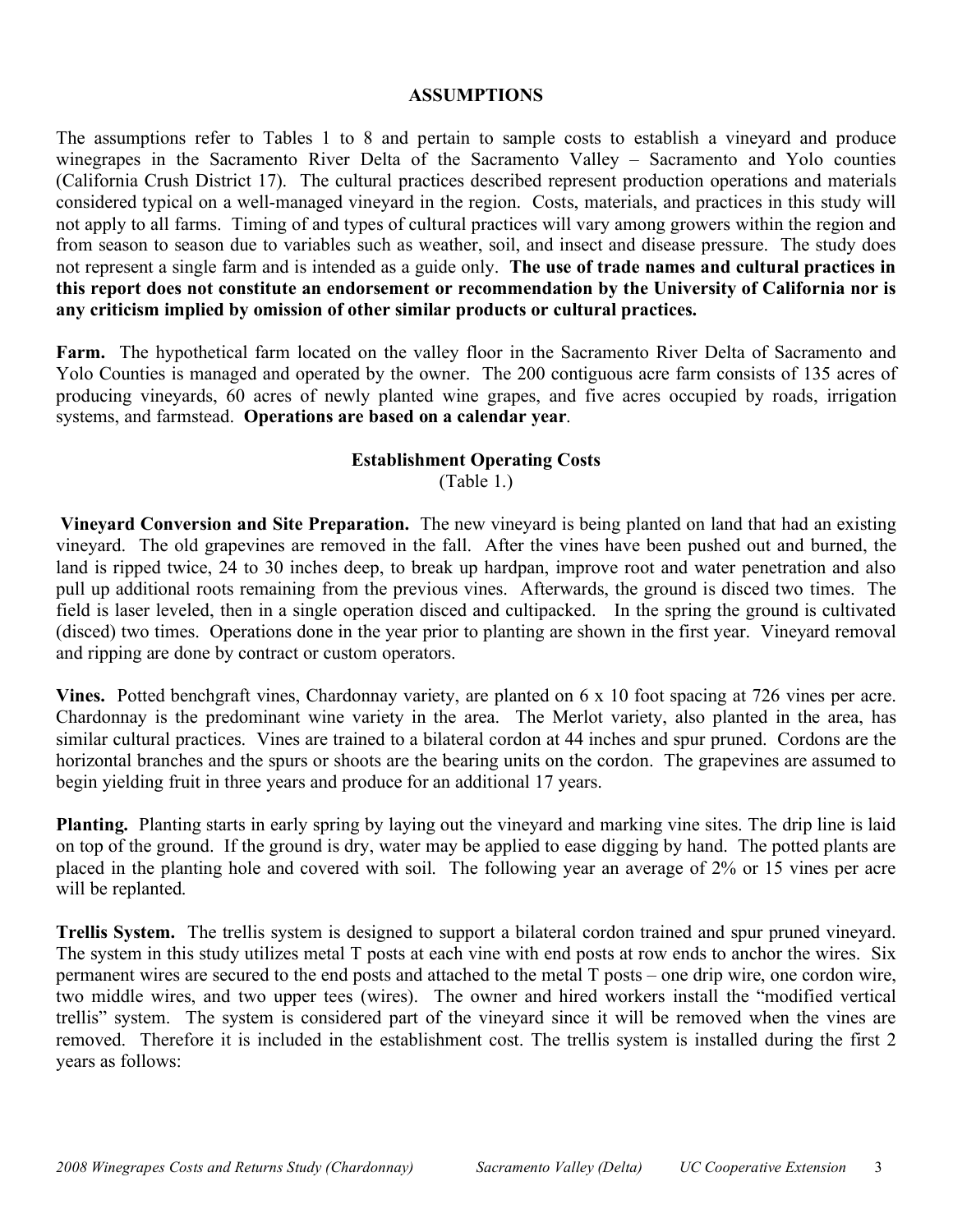*First Year.* In the fall of the first year or spring of the second (second year in this study), T posts and end posts are installed. Eight-foot metal T posts are set at the first and last vine in each row and at every third vine down the row; six-foot T posts are set at first and second vine locations after the initial eight-foot post. End stakes are pounded into the soil at the row ends.

*Second Year.* Twenty-four inch cross arms are attached to the eight-foot posts with ten-inch cross arms attached below the larger crossarms. The wires are strung from end post to end post. Five 12 gauge, high tensile, cordon and catch (top) wires are attached to the cross arms. The bottom strand is 14 gauge, high tensile wire permanently attached to the end and T posts. The drip irrigation line is suspended from this bottom strand with drip clips.

**Training/Pruning.** Training and pruning establish the vine framework and these techniques will vary with variety and trellis system. Training during the establishment years includes pruning, tying, suckering, shoot positioning, and thinning. All operations are not done each year, nor are all the operations used for other training methods or trellis systems. The prunings are placed in between the vine rows and chopped during the first discing.

*First Year.* The vines are allowed to grow freely with no attempt at training.

*Second Year.* During dormancy (February), vines are pruned back to two bud spurs to provide shoots of which one will be selected for trunk development. The vines are green tied in May, June and July, which includes suckering, tying, and vine training. Suckering is the removal of sprouts from the rootstock that compete with the main trunk and cordons for water and nutrients. Vines are trained by tying one shoot up the T post to become the main trunk. Later in the season this shoot is topped at or slightly below the cordon wire. Two lateral shoots are selected from the trunk as the bilateral cordons. Any remaining lower laterals are also pruned and the cordons cut back to the appropriate length as determined by girth. Green tying is done from May through July.

*Third Year.* Training vines continues by extending the cordons along the permanent cordon wire and selecting spur positions. Canes from spurs are pruned appropriately. Slower growing vines continue to be trained; however, year three is the last year that the vines are trained in this study. After vines are trained, canopy management including shoot positioning, thinning, and suckering trunks and cordons will also start. The number of hours per acre needed to prune declines from the previous year, but remains constant in the years thereafter. Vine trimming to reduce pruning costs begins in the fall of the third year.

**Irrigation.** Growers in the area have riparian rights and therefore do not have water costs. Irrigation is the pumping and labor costs. The local reclamation district charges a fee of \$30 per acre for drainage (see overhead). No assumption is made about effective rainfall. During the first two years, irrigations begin in May and end around September. In the third year additional

| Table A. Applied Irrigation Water |            |             |       |  |  |  |  |  |  |  |
|-----------------------------------|------------|-------------|-------|--|--|--|--|--|--|--|
|                                   |            | AcIn/Year   |       |  |  |  |  |  |  |  |
| Year                              | Preharvest | Postharvest | Total |  |  |  |  |  |  |  |
|                                   |            |             |       |  |  |  |  |  |  |  |
|                                   |            |             |       |  |  |  |  |  |  |  |
|                                   |            |             |       |  |  |  |  |  |  |  |

irrigations are made postharvest. The amount of water applied to the vineyard varies each year as shown in Table A.

**Pest Management.** The pesticides and rates mentioned in this cost study as well as other materials available are listed in *UC Integrated Pest Management Guidelines, Grapes.* Pesticides mentioned in the study are commonly used, but other materials may be available.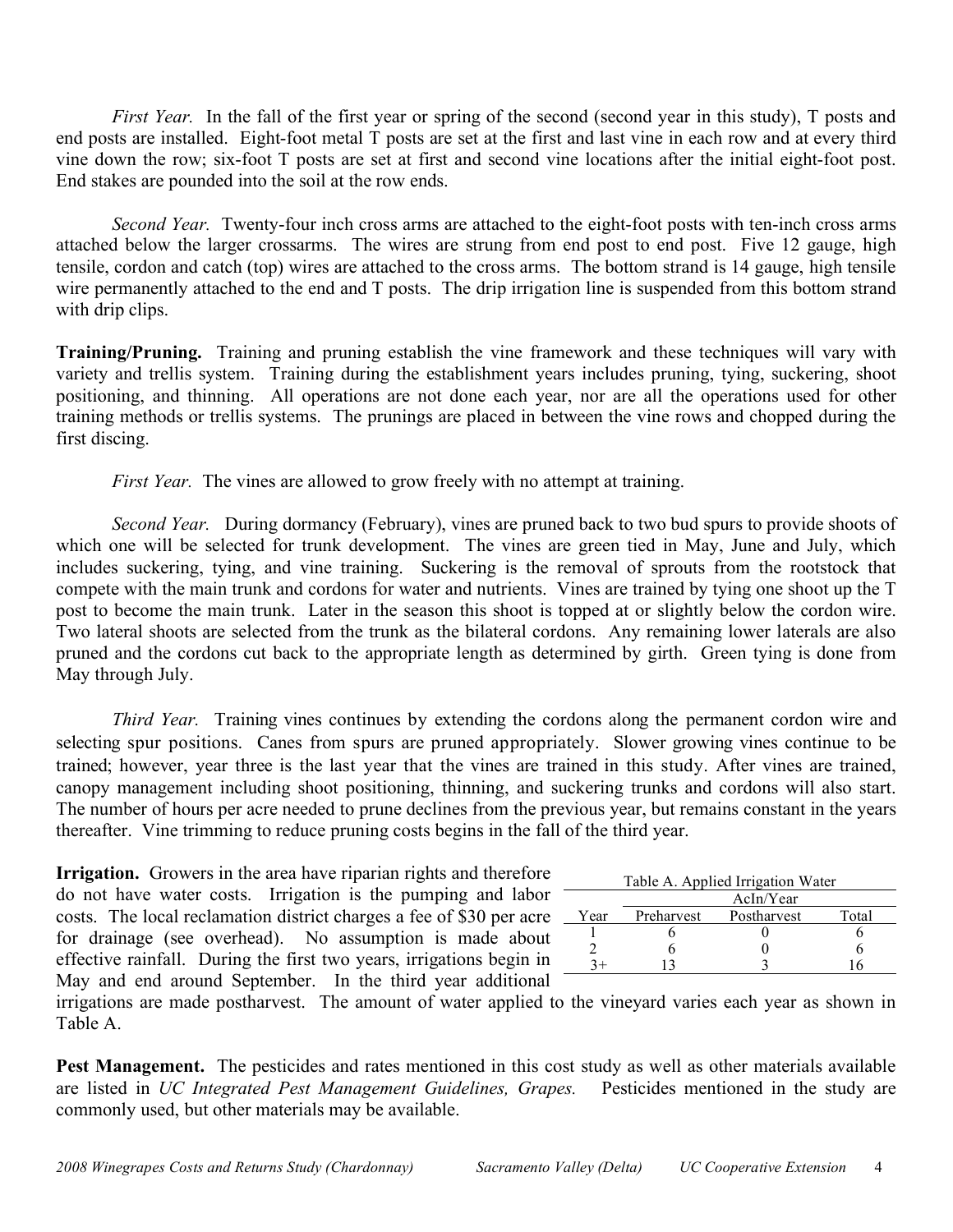*Insects.* Insect management begins in the third year. Mites can cause serious problems and are controlled with Acramite. The material is applied in June with the grower's tractor and vineyard sprayer.

*Diseases.* Many pathogens attack grapevines, but the major disease assumed in this study is powdery mildew (*Uncinula necator*). Powdery mildew control begins the third year. Sulfur dust is applied five times and Rally, a sterol inhibitor, two times.

*Weeds.* The row centers are cultivated (disced) three to five times per season during the establishment years. The vine rows are strip sprayed with a residual herbicide such as Prowl in late fall or winter during the first two years and with Direx in the third year. Summer weed control along the vine row begins in the second year with applications of Roundup, a foliar herbicide.

*Vertebrate.* Jackrabbits (*Lepus californicus*) are the major pest, although cottontail (*Sylvilagus audubonii*), and brush rabbit (*S. bachmani*) can also cause damage. Milk cartons placed around the young vines at planting protect the vines from rabbit damage. Another method is to build a fence around the vineyard.

**Fertilization.** Beginning in May of each of the first two years, 8-8-8 fertilizer is applied through the irrigation system at 5 pounds nitrogen (N), phosphorous (P) and potassium (K) per month for five months. This provides 25 pounds of each element per year using 312.50 pounds of material. Beginning in the third year, UN-32 and potassium sulfate are applied through the drip system as in the production year.

| <b>Harvesting.</b> Harvest begins in the third year and the crop is hand harvested. | Table B. Chardonnay |  |      |  |  |  |  |
|-------------------------------------------------------------------------------------|---------------------|--|------|--|--|--|--|
| Hauling to the crusher is contracted and paid by the grower.                        | Annual Yields       |  |      |  |  |  |  |
|                                                                                     | Year: $3$           |  | $4+$ |  |  |  |  |
| <i>Yield.</i> Typical annual yields for Chardonnay in the Sacramento River          | Tons Per Acre: 4.0  |  | 7.0  |  |  |  |  |
| Delta (District 17) are shown in Table B.                                           |                     |  |      |  |  |  |  |

## **Production Operating Costs**

 $(Tables 2-8)$ 

**Canopy Management/Pruning.** Pruning is done during the winter months (January). The prunings are placed in the vine centers and chopped in March during the first discing. Winter tying, where cordons are tied to the cordon wire with twine at the trunk and at each end of the cordons is done in March. Subsequently, trunk suckering is done in April, shoot removal in May, and leaf removal in June. Suckering is the removal of water sprouts from the trunk and below the soil surface. Shoot removal is the operation whereby the weak shoots, which lack vigor and do not originate from the fruiting spur buds, are removed. In some varieties such as Zinfandel, the clusters are thinned later (cluster thinning) in the season to reduce crop load or remove clusters that may be delayed in maturity or potential rot sites due to compactness. During leaf removal the basal leaves are removed in and around the fruit zone to allow for exposure and better air movement. Shoot positioning, thinning, and suckering trunks and cordons continue through the production years. Positioning and thinning shoots allows vines space to develop good fruit clusters, and opens the canopy to allow greater air movement through the vines and around the clusters. Pruning costs in this study are based on an hourly rate, although much of the pruning in the region is done by piecework. Mechanical vine trimming is done in June to open up the canopy and again post-harvest (September/October) to reduce pruning costs.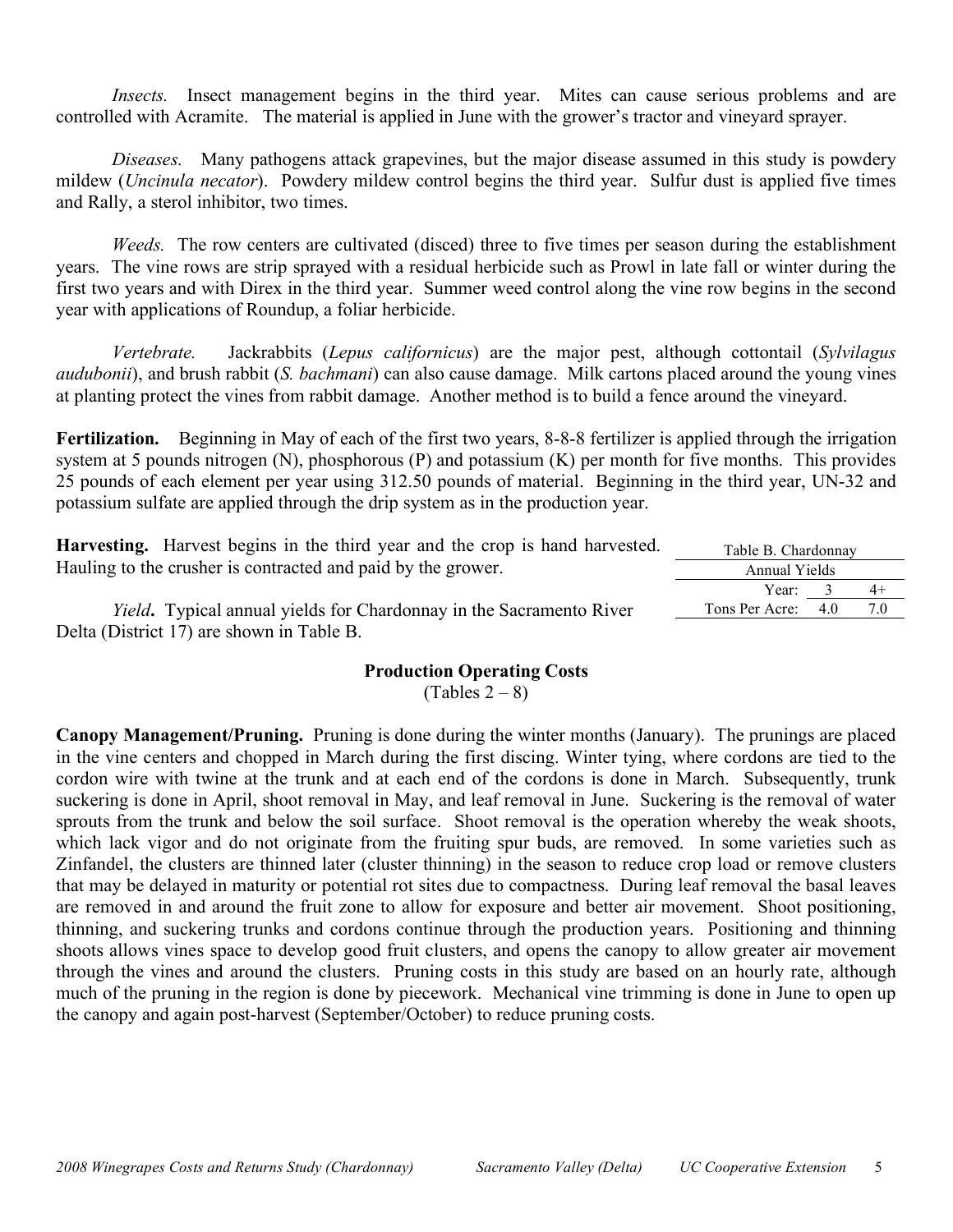**Irrigation.** Irrigation is the pumping cost and irrigation labor. Growers in the area have riparian rights and do not have water costs. The local reclamation district charges a fee of \$30 per acre for drainage (see Overhead). No assumption is made about effective rainfall. Irrigation begins in May and ends with one irrigation after harvest (October).

**Fertilization/Soil Amendments.** From May (leafout) through September and post harvest in October, UN-32 is applied each month through the irrigation system. The amount of N applied is increased each month from May for a seasonal total of 40 pounds. Potassium Sulfate (K) is also applied through the system in four equal amounts from May through August at 50 pounds per application. Gypsum at 1,000 pounds per acre is custom spread in the fall after harvest.

**Pest Management.** The pesticides and rates mentioned in this cost study are listed in *UC Integrated Pest Management Guidelines, Grapes.* **Pesticides mentioned in the study are not recommendations, but those commonly used in the region.** For information on other pesticides available, pest identification, monitoring, and management visit the UC IPM website at www.ipm.ucdavis.edu. For information and pesticide use permits, contact the local county agricultural commissioner's office.

*Pest Control Adviser (PCA).* Written recommendations are required for many pesticides and are made by licensed pest control advisers. In addition the PCA will monitor the field for agronomic problems including pests and nutrition. Growers may hire private PCAs or receive the service as part of a service agreement with an agricultural chemical and fertilizer company. The private PCA in this study monitors the field for agronomic problems, pest, and diseases. For an additional fee, the PCA installs irrigation monitoring equipment at 4 sites and does soil moisture modeling

*Weeds.* Herbicide choice is a function of weed pressure which can change over time. In this vineyard, vine row weeds are controlled with a tank mix of Direx applied as a strip spray during January. Resident vegetation in the row centers is managed with four discings per season. Roundup, a foliar herbicide, is applied 3 times over the spring and summer in the vine row.

*Insects.* Leafhoppers and mites are important pests, but will usually not occur in the same year. In this study, mites are controlled in March with the disease spray (see below) and in June with Acramite.

*Diseases***.** Micronized sulfur (Thiolux) and copper spray (Champ) are applied in March at budbreak for powdery mildew, phomopsis, and mite control. Powdery mildew treatments continue in April on an 8 to 10 day schedule, then beginning in late May on a 14 to 21 day schedule with the last application being in August. Rotation of different fungicides is necessary to prevent disease resistance. Four applications of a sterol inhibitor (Rally in April and June) or strobilurin (Flint in May and July) are interspersed with the ten dusting sulfur applications.

**Harvest.** Chardonnay harvest begins in early September, whereas Merlot harvest begins at the end of September. The crop is machine harvested by a custom operator. Hauling to the crusher is contracted and the grower pays \$18 per load for local hauls (within 20 miles of field) which includes a fuel surcharge. Additional charges will apply for hauls considered being out of the local area.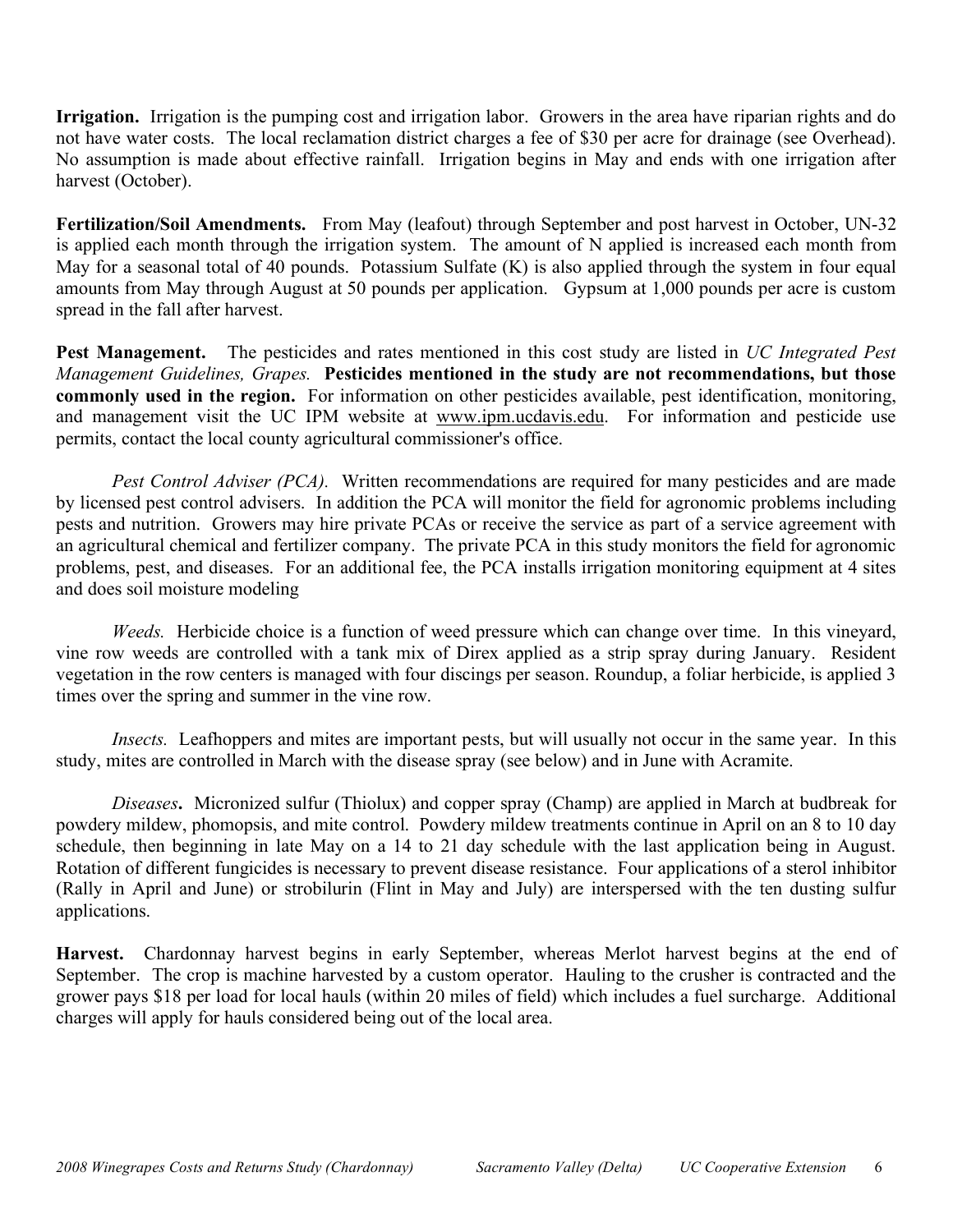*Yields***.** Yield maturity is reached in the fourth year. An assumed average yield of 7 tons per acre over the remaining life of the vineyard is used to calculate returns in the production years. Typical yield range for Chardonnay in the Sacramento River Delta is 6.5 to 7.5 tons per acre.

*Returns***.** Return prices per ton for winegrapes are determined by variety and percent sugar (Brix). The effect of sugar percentages on prices (low and high) is shown in Table C for District 17 growers. The lowest price in the last

| Table C. Annual Returns for Chardonnay, District 17 |  |  |  |
|-----------------------------------------------------|--|--|--|
|-----------------------------------------------------|--|--|--|

|                                     | \$/Ton Base Price* |       |          |  |  |  |  |  |  |
|-------------------------------------|--------------------|-------|----------|--|--|--|--|--|--|
|                                     |                    | Range | Weighted |  |  |  |  |  |  |
| Year                                | Low                | High  | Average  |  |  |  |  |  |  |
| 2002                                | 65                 | 1,000 | 530      |  |  |  |  |  |  |
| 2003                                | 90                 | 1,000 | 514      |  |  |  |  |  |  |
| 2004                                | 300                | 1.000 | 519      |  |  |  |  |  |  |
| 2005                                | 200                | 1,100 | 531      |  |  |  |  |  |  |
| 2006                                | 300                | 1,000 | 553      |  |  |  |  |  |  |
| Average                             | 191                | 1,020 | 529      |  |  |  |  |  |  |
| *Final Grape Crush Report 2002-2006 |                    |       |          |  |  |  |  |  |  |

five years is \$65 per ton while the high is \$1,100; the average weighted price for Chardonnay is \$529 per ton. Use of return prices for grapes is for calculating net returns to growers at different yields and prices as shown in Table 5. A return of \$550 per ton based on 2006 District 17 prices for Chardonnay winegrapes is used in this study.

Assessments. The Clarksburg Wine Growers & Vintners Association is a voluntary association with dues of \$3 per acre for growers and wineries not affected by the minimum and maximum dues. Grower participation is rated at 90%, and is included as a cost in this study. The program supports advertisement and promotion of district wines. California Department of Food and Ag assesses growers \$0.002 on the gross value (yields x returns) for the Glassy Winged Sharpshooter Insect program.

**Pickup/ATV.** The grower uses the pickup for business and personal use. The assumed business use is 12,000 miles per year for the ranch. The All Terrain Vehicle (ATV) is used on the ranch for checking the vineyard, irrigating, and weed spraying and is included in that cost.

## **Labor, Equipment, Interest and Risk**

Labor. Hourly wages for workers are \$11.50 for machine operators and \$8.00 per hour non-machine labor. Adding 33% for the employer's share of federal and state payroll taxes, insurance, and other possible benefits gives the labor rates shown of \$15.30 and \$10.64 per hour for machine labor and non-machine labor, respectively. Workers' compensation costs will vary among growers, but for this study the cost is based upon the average industry final rate as of January 1, 2007 (personal email from California Department of Insurance, May 18, 2007, unreferenced). Labor for operations involving machinery are 20% higher than the operation time given in Table 2 to account for the extra labor involved in equipment set up, moving, maintenance, work breaks, and field repair.

**Equipment Operating Costs.** Repair costs are based on purchase price, annual hours of use, total hours of life, and repair coefficients formulated by American Society of Agricultural Engineers (ASAE). Fuel and lubrication costs are also determined by ASAE equations based on maximum PTO horsepower, and fuel type. Prices for on-farm delivery of red dye diesel and gasoline are \$2.50 and \$3.10 per gallon, respectively. The cost includes a 2% local sales tax on diesel fuel, but does not include excise taxes. Gasoline costs include an 8% sales tax plus federal and state excise tax. Some federal and excise tax can be refunded for on-farm use when filing your income tax. The costs are based on 2007 American Automobile Association (AAA) and Department of Energy (DOE) monthly data. The fuel, lube, and repair cost per acre for each operation in Table 2 is determined by multiplying the total hourly operating cost in Table 7 for each piece of equipment used for the selected operation by the hours per acre. Tractor time is 10% higher than implement time for a given operation to account for setup, travel and down time.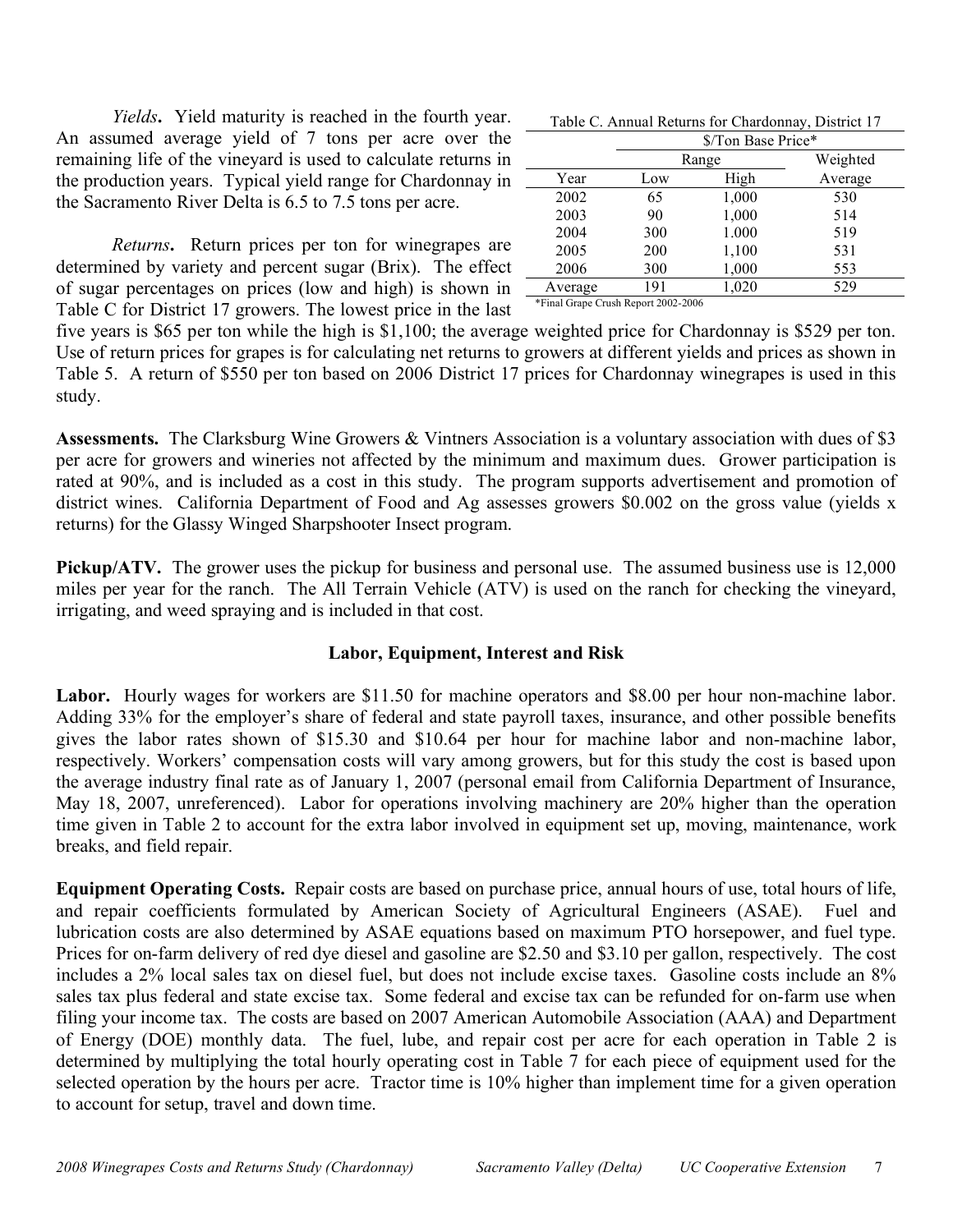**Interest on Operating Capital.** Interest on operating capital is based on cash operating costs and is calculated monthly until harvest at a nominal rate of 8.75% per year. A nominal interest rate is the typical market cost of borrowed funds. The interest cost of post harvest operations is discounted back to the last harvest month using a negative interest charge. The interest rate is the basic rate provided by a farm lending agency as of January, 2008.

**Risk**. The risks associated with crop production should not be minimized. While this study makes every effort to model a production system based on typical, real world practices, it cannot fully represent financial, agronomic and market risks, which affect profitability and economic viability.

## **Cash Overhead Costs**

Cash overhead consists of various cash expenses paid out during the year that are assigned to the whole farm and not to a particular operation.

**Property Taxes**. Counties charge a base property tax rate of 1% on the assessed value of the property. In some counties special assessment districts exist and charge additional taxes on property including equipment, buildings, and improvements. For this study, county taxes are calculated as 1% of the average value of the property. Average value equals new cost plus salvage value divided by two on a per acre basis.

**Insurance.** Insurance for farm investments varies depending on the assets included and the amount of coverage. For this study, property insurance provides coverage for property loss and is charged at 0.740% of the average value of the assets over their useful life. Liability insurance covers accidents on the farm and costs \$774 for the entire farm.

**Office Expense.** Office and business expenses are not based on collected data, but are estimated at \$150 per acre. These expenses include office supplies, telephones, bookkeeping, accounting, legal fees, shop and office utilities, and miscellaneous administrative charges.

**Reclamation Fee.** See Drainage System.

**Sanitation Services.** Sanitation services provide two portable toilets for the vineyard and cost the farm \$3,700 annually. The cost includes two double toilets units with wash basins, delivery and 9 months of weekly service.

**Crop Insurance.** The insurance protects the farmer from crop loss at levels purchased by the grower. In this study, the insurance is based on a  $70 - 75\%$  level and is an average of fees paid by participating growers. Costs are \$90 per acre at the 70% level.

**Management/Supervisor Wages.** A salary is included to indicate that a cash cost for professional supervision of the vineyard is incurred. An expense of \$90,000 per year includes 33% for payroll overhead and insurance benefits (\$67,669 basic wage).

**Investment Repairs.** Annual maintenance is calculated as 2% of the purchase price, except for vineyard maintenance (see Vineyard Establishment).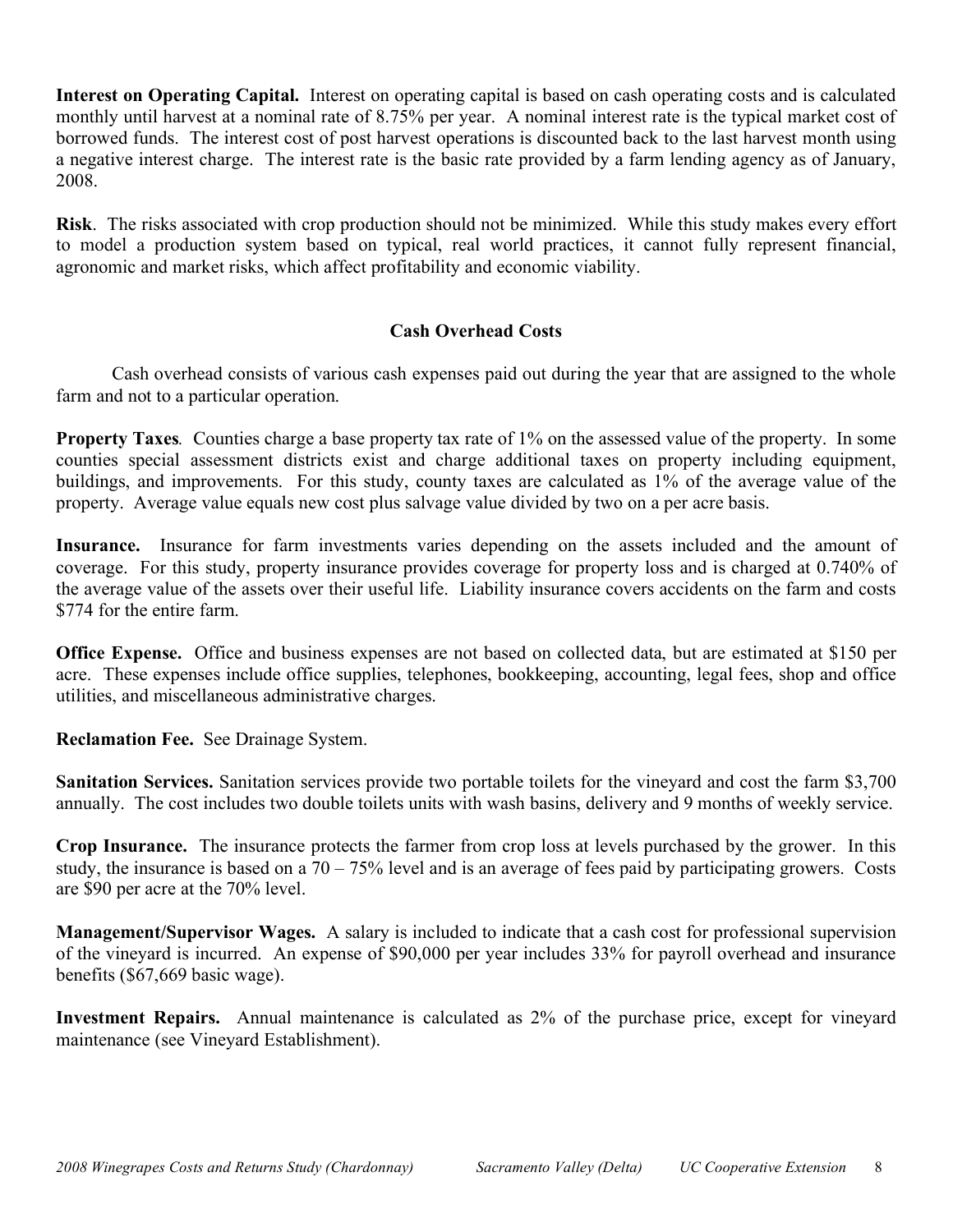## **Non-Cash Overhead Costs (Investments)**

Non-cash overhead is calculated as the capital recovery cost for equipment and other farm investments.

**Capital Recovery Costs.** Capital recovery cost is the annual depreciation and interest costs for a capital investment. It is the amount of money required each year to recover the difference between the purchase price and salvage value (unrecovered capital). It is equivalent to the annual payment on a loan for the investment with the down payment equal to the discounted salvage value. This is a more complex method of calculating ownership costs than straight-line depreciation and opportunity costs, but more accurately represents the annual costs of ownership because it takes the time value of money into account (Boehlje and Eidman). The formula for the calculation of the annual capital recovery costs is ((Purchase Price – Salvage Value) x Capital Recovery Factor) + (Salvage Value x Interest Rate).

*Salvage Value*. Salvage value is an estimate of the remaining value of an investment at the end of its useful life. For farm machinery (tractors and implements) the remaining value is a percentage of the new cost of the investment (Boehlje and Eidman). The percent remaining value is calculated from equations developed by the American Society of Agricultural Engineers (ASAE) based on equipment type and years of life. The life in years is estimated by dividing the wear out life, as given by ASAE by the annual hours of use in this operation. For other investments including irrigation systems, buildings, and miscellaneous equipment, the value at the end of its useful life is zero. The salvage value for land is the purchase price because land does not depreciate. The purchase price and salvage value for equipment and investments are shown in Table 6.

*Capital Recovery Factor*. Capital recovery factor is the amortization factor or annual payment whose present value at compound interest is 1. The amortization factor is a table value that corresponds to the interest rate used and the life of the machine.

*Interest Rate*. The interest rate of 6.25% used to calculate capital recovery cost is the effective long term interest rate as of January 2008. The interest rate is provided by a local farm lending agency and will vary according to risk and amount of loan.

**Establishment Cost**. Costs to establish the vineyard are used to determine capital recovery expenses, depreciation, and interest on investment for the production years. Establishment cost is the sum of the costs for land preparation, trellis system, planting, vines, cash overhead and production expenses for growing the vines through the first year that grapes are harvested minus any returns from production. The Total Accumulated Net Cash Cost on Table 1, in the third year represents the establishment cost. For this study the cost is \$13,402 per acre or \$804,100 for the 60-acre vineyard. The establishment cost is spread over the remaining 17 years of the 20 years the vineyard is in production. Annual vineyard maintenance (trellis and vine repair) is assumed to be 0.10% of the establishment cost or approximately \$15 per acre per year and is included in investment repairs in the tables.

**Irrigation System.** The previous vineyard is assumed to have an irrigation system that has been refurbished. A new pump, motor, and filtration/injector station is being installed along with the drip irrigation system during planting. The 2-15 hp ditch pumps, filtration station, fertilizer injector system, drip lines and the labor to install the components are included in the irrigation system cost. Water is pumped from a 25-foot depth. The irrigation system is considered an improvement to the property and has a 20-year life.

**Drainage System.** Tile drains are installed underground in the fields prior to planting. In addition, a reclamation district manages the main drainage canals and charges a \$30 per acre fee.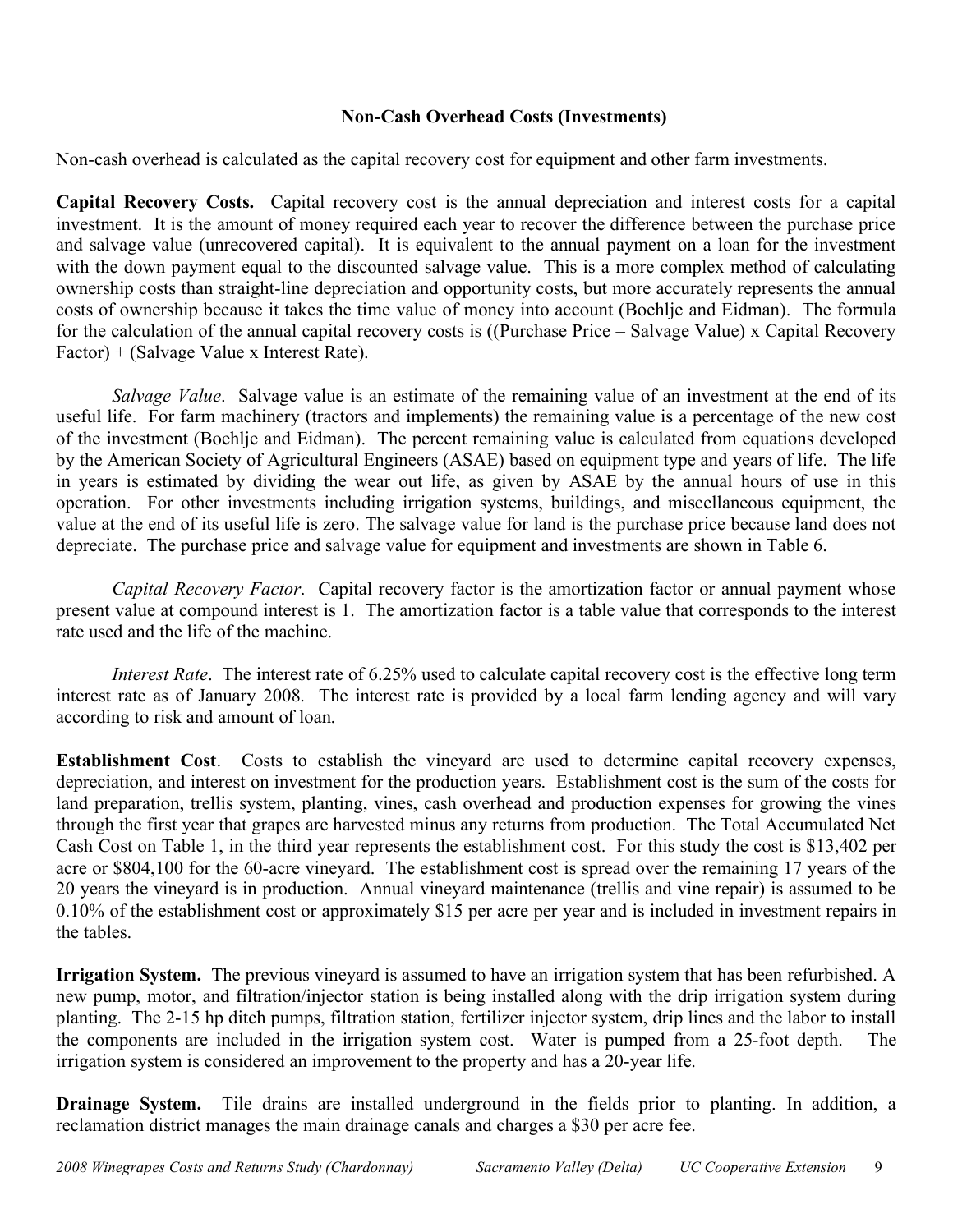**Land.** Bare land available for vineyards based on grower input is valued at \$8,000 per acre or \$8,205 per net plantable (195) acre.

**Building.** The metal buildings are on a cement slab and comprise 2,400 square feet.

**Tools**. This includes shop tools, hand tools, and miscellaneous field tools such as pruning tools.

**Fuel Tanks.** Two 500-gallon fuel tanks using gravity feed are on metal stands. The tanks are setup in a cement containment pad that meets federal, state, and county regulations.

**Equipment.** Farm equipment is purchased new or used, but the study shows the current purchase price for new equipment. The new purchase price is adjusted to 60% to indicate a mix of new and used equipment. Annual ownership costs for equipment and other investments are shown in Table 6. Equipment costs are composed of three parts: non-cash overhead, cash overhead, and operating costs. Both of the overhead factors have been discussed in previous sections. The operating costs consist of repairs, fuel, and lubrication and are discussed under operating costs.

**Table Values.** Due to rounding, the totals may be slightly different from the sum of the components.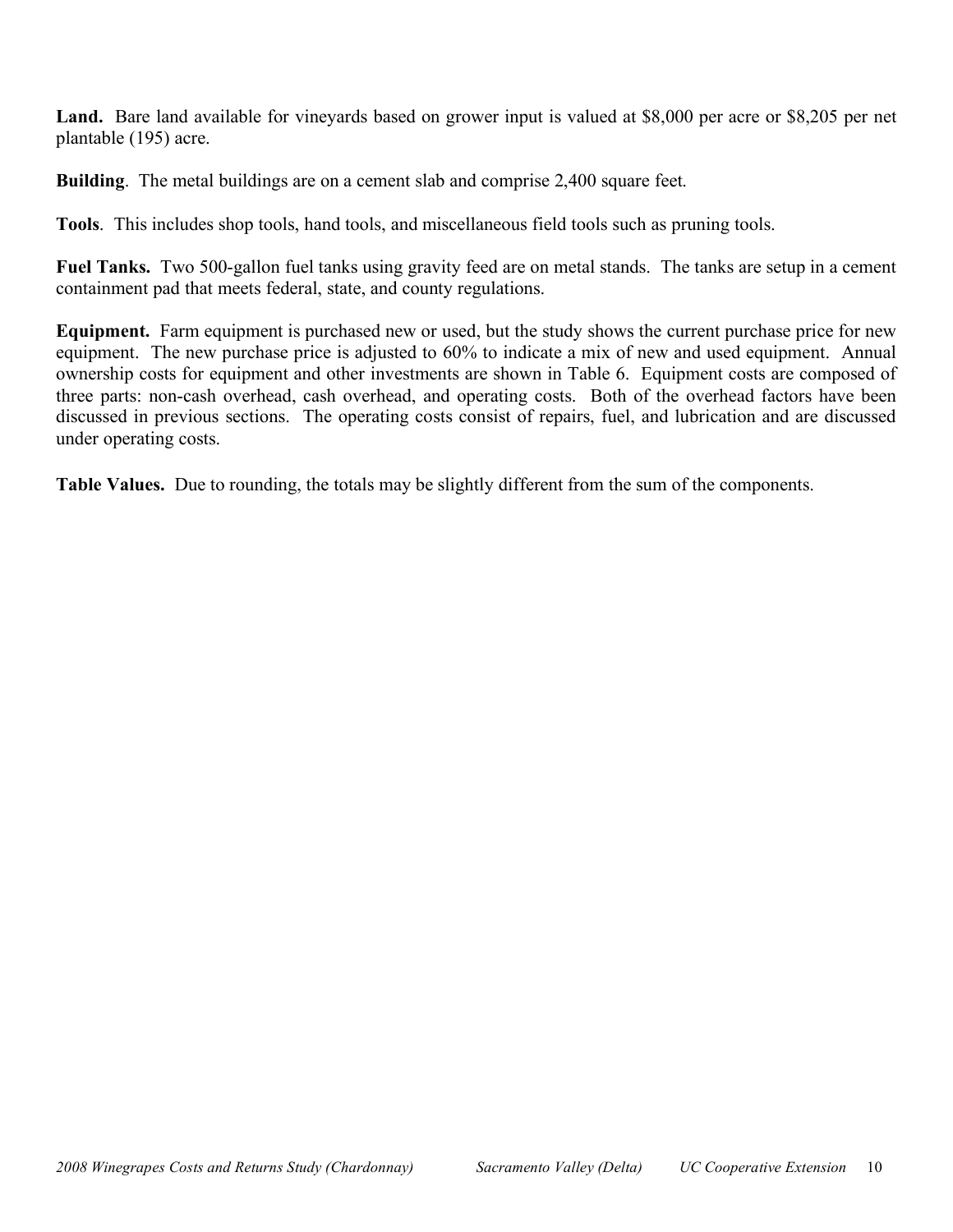## **REFERENCES**

American Society of Agricultural Engineers. 1994. *American Society of Agricultural Engineers Standards Yearbook*. Russell H. Hahn and Evelyn E. Rosentreter (ed.) St. Joseph, MO. 41st edition.

Boehlje, Michael D., and Vernon R. Eidman. 1984. *Farm Management*. John Wiley and Sons. New York, NY.

- California Chapter of the American Society of Farm Managers and Rural Appraisers. 2007. *Trends in Agricultural Land and Lease Values.* California Chapter of the American Society of Farm Managers and Rural Appraisers, Inc. Woodbridge, CA.
- California State Automobile Association. 2008. *Gas Price Averages 2007.* AAA Press Room, San Francisco, CA. Internet accessed January 2008. http://www.csaa.com/portal/site/CSAA
- California State Board of equalization. *Fuel Tax Division Tax Rates.* Internet accessed January 2008. http://www.boe.ca.gov/sptaxprog/spftdrates.htm
- California State Department of Food and Agriculture. 2002-2006. Final Grape Crush Report. California Department of Food and Agriculture. Sacramento, CA.
- Energy Information Administration. 2007. *Weekly Retail on Highway Diesel Prices.* Internet accessed January 2008. http://tonto.eix.doe.gov/oog/info/wohdp
- Reil, Wilbur O., Chuck A. Ingels, Karen M. Klonsky. Richard L. De Moura, *Sample Costs to Establish a Vineyard and Produce Wine Grapes.* 2002. University of California Cooperative Extension. Department of Agricultural and Resource Economics. Davis, CA.
- University of California Statewide Integrated Pest Management Program. *UC Pest Management Guidelines, Grapes*. 2006. University of California, Davis, CA. http://www.ipm.ucdavis.edu

Weaver, Robert J. 1976. *Grape Growing.* John Wiley and Sons. New York, NY.

------------------------------------------------------------------

For information concerning the above or other University of California publications, contact UC DANR Communications Services at 1-800-994-8849, online at www.ucop.edu, or your local county UC Cooperative Extension office.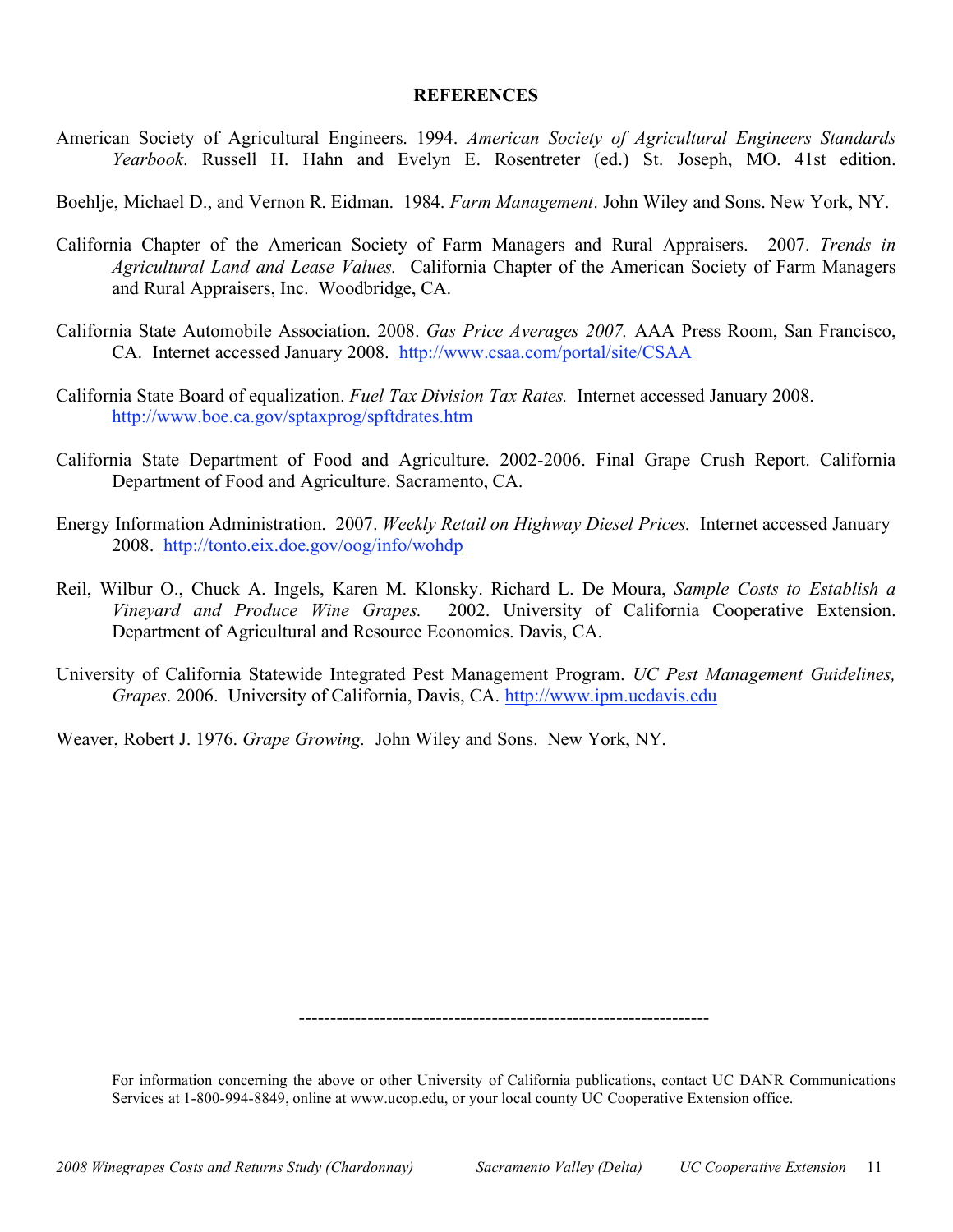## UC COOPERATIVE EXTENSION **Table 1. SAMPLE COSTS PER ACRE TO ESTABLISH A VINEYARD** SACRAMENTO VALLEY - Sacramento River Delta ( Sacramento & Yolo Counties) 2008

|                                                                          |       | Cost Per Acre |        |
|--------------------------------------------------------------------------|-------|---------------|--------|
| Year:                                                                    | 1st   | 2nd           | 3rd    |
| Tons Per Acre:                                                           |       |               | 4      |
| Planting Costs:                                                          |       |               |        |
| Land Prep: Vineyard Removal                                              | 450   |               |        |
| Land Prep: Rip 2X (custom)                                               | 200   |               |        |
| Land Prep: Disc 2X (custom)                                              | 70    |               |        |
| Land Prep: $Disk + Culture$ (custom)                                     | 35    |               |        |
| Land Prep: Laser Level (custom)                                          | 200   |               |        |
| Plant: Mark, Layout vineyard                                             | 102   |               |        |
| Plant: Dig holes, plant, place carton over vines                         | 343   | 25            |        |
| Vines: 726 per acre (replant in 2d year)                                 | 1,924 | 40            |        |
| Trellis: Materials plus labor (grower installed)                         |       | 4,247         |        |
| TOTAL PLANTING COSTS                                                     | 3,324 | 4,312         |        |
| Cultural Costs:                                                          |       |               |        |
| Irrigate: pumping, labor.                                                | 74    | 74            | 113    |
| Fertilize: through drip (Yrs 1-2, 8-8-8. Yr 3, UN32 + Potassium Sulfate) | 538   | 538           | 111    |
| Weed: Disk Middles (Yr 1, 3X. Yr $2+$ , 5X)                              | 39    | 65            | 65     |
| Weed: Hand (vine row)                                                    | 141   | 141           |        |
| Weed: Winter Strip Spray (Yrs 1-2, Prowl. Yr 3, Direx)                   | 31    | 31            | 37     |
| Weed: Spot Spray (Roundup)                                               |       | 18            | 18     |
| Prune: Dormant (hand)                                                    |       | 122           | 176    |
| Train: Sucker, Green Tie, Train                                          |       | 780           | 428    |
| Train: Shoot Position/Thin                                               |       |               | 176    |
| Insects: Mites (Acramite)                                                |       |               | 73     |
| Disease: Mildew (Rally) 2X                                               |       |               | 55     |
| Disease: Mildew (Sulfur Dust) 5X                                         |       |               | 44     |
| Prune/Train: Trim Vines                                                  |       |               | 12     |
| Pickup Farm Use                                                          | 25    | 25            | 59     |
| ATV Farm Use                                                             | 18    | 18            | 16     |
| TOTAL CULTURAL COSTS                                                     | 866   | 1,812         | 1,382  |
| Harvest Costs:                                                           |       |               |        |
| <b>Hand Harvest Grapes</b>                                               |       |               | 600    |
| Haul to Crusher                                                          |       |               | 72     |
| Assessments/Dues                                                         |       |               | 7      |
| TOTAL HARVEST COSTS                                                      |       |               | 679    |
| Interest On Operating Capital @ 8.75%                                    | 294   | 434           | 51     |
| TOTAL OPERATING COSTS/ACRE                                               | 4,484 | 6,558         | 2,112  |
| Cash Overhead Costs:                                                     |       |               |        |
| Office Expense                                                           | 150   | 150           | 150    |
| Liability Insurance                                                      | 4     | 3             | 4      |
| Sanitation Costs (Portable Toilets)                                      | 19    | 19            | 19     |
| Manager's Salary                                                         | 462   | 462           | 462    |
| Reclamation Fee                                                          | 30    | 30            | 30     |
| Property Taxes                                                           | 17    | 18            | 18     |
| Property Insurance                                                       | 73    | 74            | 74     |
| <b>Investment Repairs</b>                                                | 61    | 61            | 61     |
| TOTAL CASH OVERHEAD COSTS                                                | 814   | 816           | 817    |
| TOTAL CASH COSTS/ACRE                                                    | 5,298 | 7,375         | 2,929  |
| INCOME/ACRE FROM PRODUCTION                                              |       |               | 2,200  |
| NET CASH COSTS/ACRE FOR THE YEAR                                         | 5,298 | 7,375         | 729    |
| PROFIT/ACRE ABOVE CASH COSTS                                             |       |               |        |
| ACCUMULATED NET CASH COSTS/ACRE                                          | 5,298 | 12,673        | 13,402 |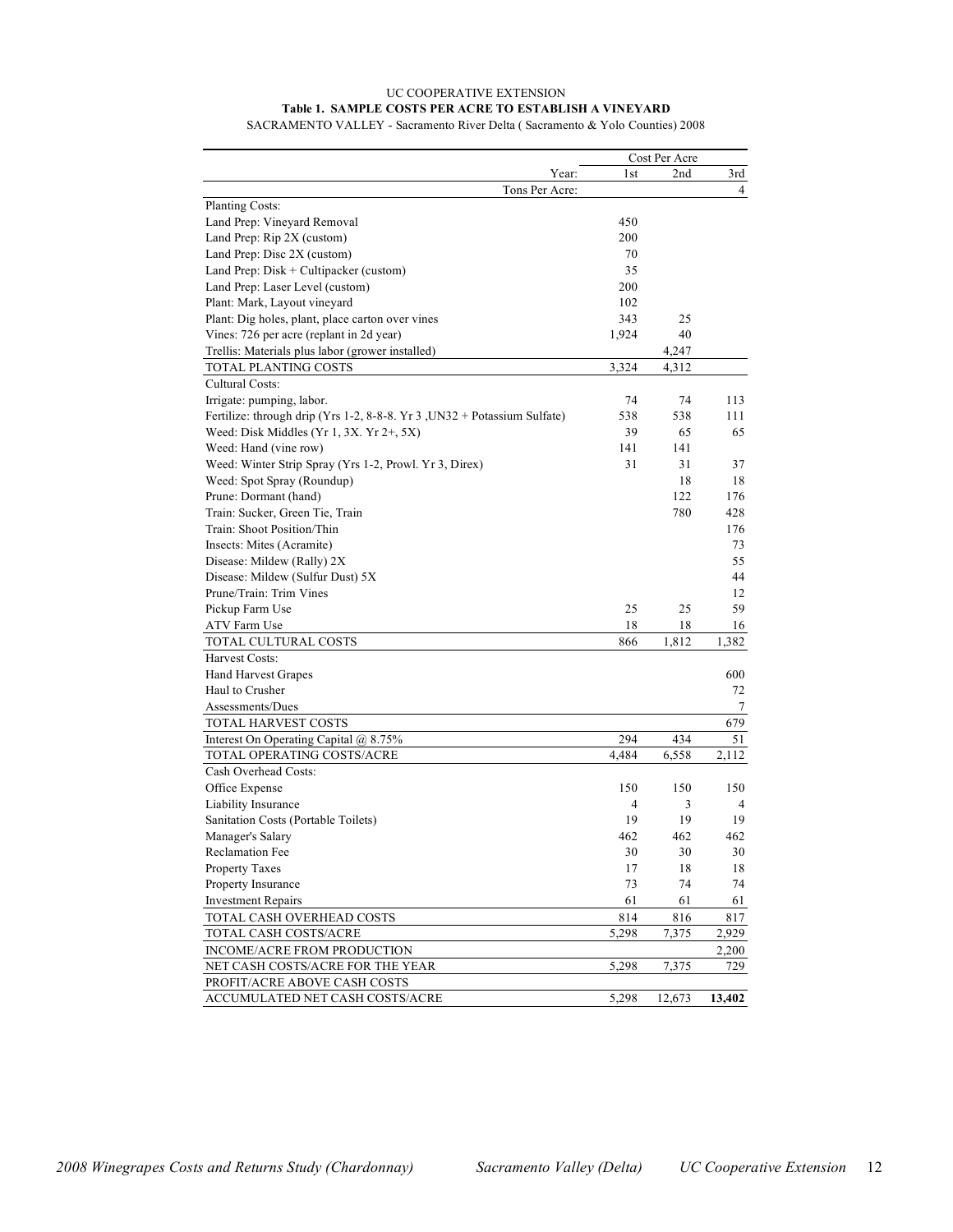#### UC COOPERATIVE EXTENSION **Table 1. continued**

|                                       |                | Cost Per Acre |                |                |
|---------------------------------------|----------------|---------------|----------------|----------------|
|                                       | Year:          | 1st           | 2nd            | 3rd            |
|                                       | Tons Per Acre: |               |                | $\overline{4}$ |
| Non-Cash Overhead (Capital Recovery): |                |               |                |                |
| <b>Buildings</b>                      |                | 38            | 38             | 38             |
| <b>Fuel Tanks</b>                     |                | 2             | $\mathfrak{D}$ | $\mathcal{L}$  |
| Tools: Shop/Field                     |                | 7             | 7              | 7              |
| Drip Irrigation System                |                | 104           | 104            | 104            |
| Drainage System                       |                | 96            | 513            | 513            |
| Land                                  |                | 513           | 96             | 96             |
| Equipment                             |                | 27            | 47             | 56             |
| TOTAL INTEREST ON INVESTMENT          |                | 787           | 807            | 816            |
| TOTAL COST/ACRE FOR THE YEAR          |                | 6.085         | 8,182          | 3,745          |
| INCOME/ACRE FROM PRODUCTION           |                |               |                | 2,200          |
| TOTAL NET COST/ACRE FOR THE YEAR      |                | 6,085         | 8,182          | 1,545          |
| NET PROFIT/ACRE ABOVE TOTAL COST      |                |               |                |                |
| TOTAL ACCUMULATED NET COST/ACRE       |                | 6,085         | 14,267         | 15,812         |

Notes:  $X =$  number of times as  $2X = 2$  times or passes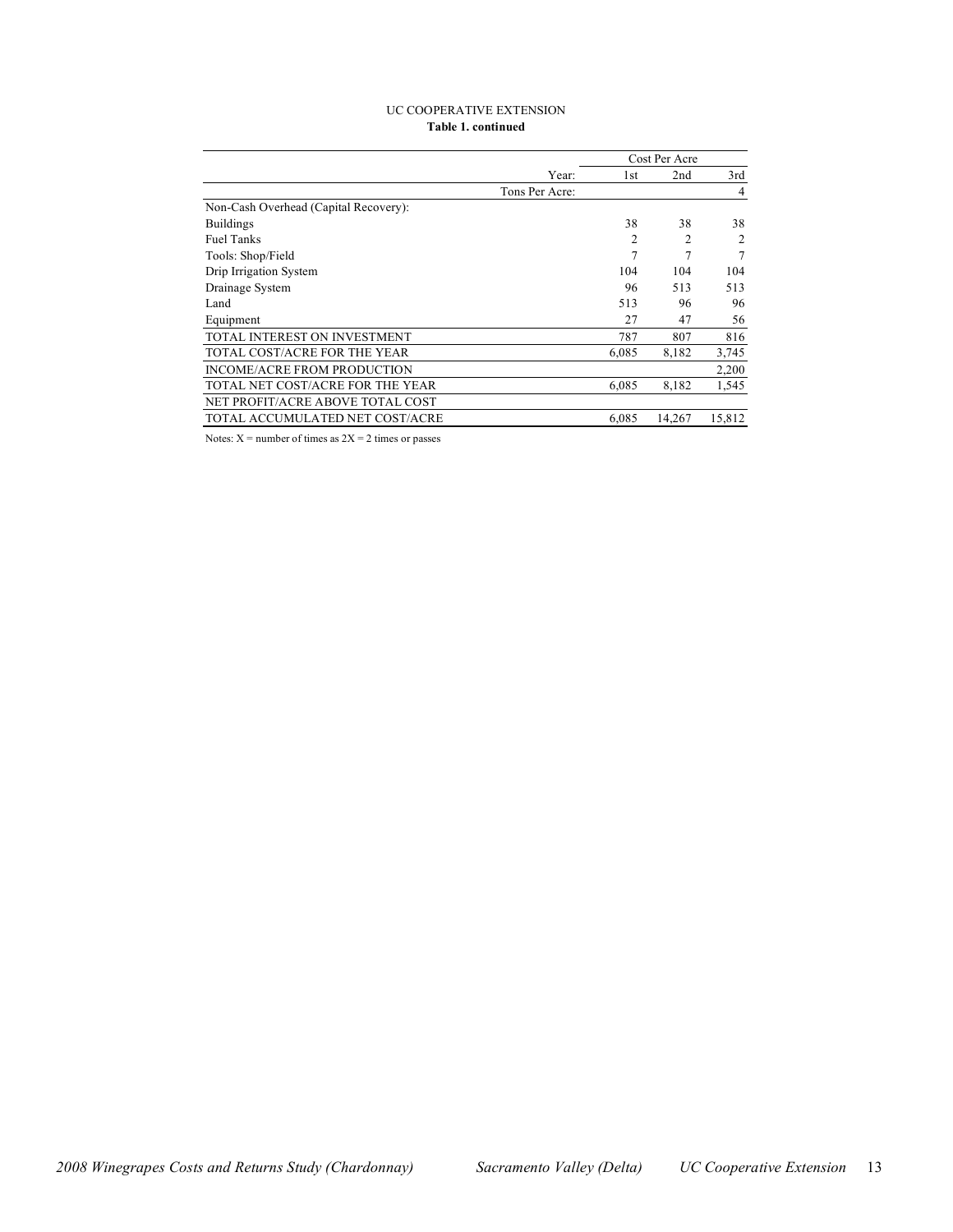## UC COOPERATIVE EXTENSION **Table 2. COSTS PER ACRE to PRODUCE WINEGRAPES** SACRAMENTO VALLEY - Sacramento River Delta 2008

|                                              | Operation | Cash and Labor Cost per acre |                  |                  |                  |          |      |  |
|----------------------------------------------|-----------|------------------------------|------------------|------------------|------------------|----------|------|--|
|                                              | Time      |                              | Labor Fuel, Lube | Material         | Custom/          | Total    | Your |  |
| Operation                                    | (Hrs/A)   | Cost                         | & Repairs        | Cost             | Rent             | Cost     | Cost |  |
| Cultural:                                    |           |                              |                  |                  |                  |          |      |  |
| Weed: Winter Strip (Direx)                   | 0.47      | 9                            | $\overline{c}$   | 26               | $\mathbf{0}$     | 37       |      |  |
| Prune: Dormant                               | 25.00     | 266                          | $\mathbf{0}$     | $\boldsymbol{0}$ | $\boldsymbol{0}$ | 266      |      |  |
| Weed: Disc 4X                                | 1.58      | 29                           | 23               | $\mathbf{0}$     | $\mathbf{0}$     | 52       |      |  |
| Prune: Winter Tie                            | 8.83      | 94                           | $\boldsymbol{0}$ | 25               | $\boldsymbol{0}$ | 119      |      |  |
| Disease: Mildew (Thiolux), Phomopsis (Champ) | 0.39      | $\tau$                       | 7                | 18               | $\mathbf{0}$     | 32       |      |  |
| Disease: Mildew (Sulfur Dust)                | 1.47      | 27                           | 20               | 39               | 0                | 86       |      |  |
| Disease: Mildew (Rally)                      | 0.78      | 14                           | 14               | 41               | $\mathbf{0}$     | 69       |      |  |
| Prune: Trunk Suckering                       | 5.50      | 59                           | $\boldsymbol{0}$ | $\mathbf{0}$     | 0                | 59       |      |  |
| Canopy Mgmt: Shoot Removal/Positioning       | 16.50     | 176                          | $\boldsymbol{0}$ | $\mathbf{0}$     | 0                | 176      |      |  |
| Irrigate: (pumping & labor)                  | 5.50      | 59                           | $\boldsymbol{0}$ | 34               | $\mathbf{0}$     | 93       |      |  |
| Fertilize: (N with irrigation) 5X            | 0.00      | $\mathbf{0}$                 | $\boldsymbol{0}$ | 25               | $\mathbf{0}$     | 25       |      |  |
| Weed: Spray Vine Rows (Roundup)              | 1.41      | 26                           | 5                | 22               | $\mathbf{0}$     | 53       |      |  |
| Fertilize: (K with irrigation) 4X            | 0.00      | $\mathbf{0}$                 | $\boldsymbol{0}$ | 76               | 0                | 76       |      |  |
| Disease: Mildew (Flint)                      | 0.79      | 14                           | 14               | 58               | 0                | 86       |      |  |
| Canopy Mgmt: Green Tie (sucker, tie, train)  | 8.00      | 85                           | $\boldsymbol{0}$ | 50               | 0                | 135      |      |  |
| Canopy Mgmt: Leaf Removal (hand)             | 16.50     | 176                          | $\boldsymbol{0}$ | $\mathbf{0}$     | $\mathbf{0}$     | 176      |      |  |
| Canopy Mgmt: Trim Vines                      | 0.34      | 6                            | 6                | $\mathbf{0}$     | $\boldsymbol{0}$ | 12       |      |  |
| Insect: Mites (Acramite)                     | 0.29      | 5                            | 5                | 60               | $\mathbf{0}$     | 70       |      |  |
| PCA/Irrigation Monitoring Fees               | 0.00      | $\mathbf{0}$                 | $\mathbf{0}$     | $\mathbf{0}$     | 49               | 49       |      |  |
| Pickup Truck Use                             | 2.05      | 38                           | 22               | $\mathbf{0}$     | $\boldsymbol{0}$ | 60       |      |  |
| ATV Use                                      | 0.86      | 16                           | $\overline{c}$   | $\boldsymbol{0}$ | $\boldsymbol{0}$ | 18       |      |  |
| TOTAL CULTURAL COSTS                         | 96.26     | 1,105                        | 119              | 474              | 49               | 1,747    |      |  |
| Harvest:                                     |           |                              |                  |                  |                  |          |      |  |
| Machine Harvest Fruit                        | 0.00      | $\boldsymbol{0}$             | $\boldsymbol{0}$ | $\boldsymbol{0}$ | 295              | 295      |      |  |
| Haul To Crusher                              | 0.00      | $\boldsymbol{0}$             | $\boldsymbol{0}$ | $\boldsymbol{0}$ | 126              | 126      |      |  |
| Assessments/Dues                             | 0.00      | $\boldsymbol{0}$             | $\boldsymbol{0}$ | 11               | $\boldsymbol{0}$ | 11       |      |  |
| TOTAL HARVEST COSTS                          | 0.00      | $\mathbf{0}$                 | $\boldsymbol{0}$ | 11               | 421              | 432      |      |  |
| Postharvest:                                 |           |                              |                  |                  |                  |          |      |  |
| Prune - Trim Vines                           | 0.34      | 6                            | 6                | $\boldsymbol{0}$ | $\boldsymbol{0}$ | 12       |      |  |
| Irrigate                                     | 1.10      | 12                           | $\boldsymbol{0}$ | 8                | $\boldsymbol{0}$ | 20       |      |  |
| Fertilize N w/irrigation 5X                  | 0.00      | $\mathbf{0}$                 | $\boldsymbol{0}$ | 11               | $\boldsymbol{0}$ | 11       |      |  |
| Fertilize - Gypsum                           | 0.00      | 0                            | $\boldsymbol{0}$ | 48               | $\boldsymbol{0}$ | 48       |      |  |
| TOTAL POSTHARVEST COSTS                      | 1.44      | 18                           | 6                | 66               | $\mathbf{0}$     | 90       |      |  |
| Interest on operating capital $@$ 8.75%      |           |                              |                  |                  |                  | 70       |      |  |
| TOTAL OPERATING COSTS/ACRE                   |           | 1,123                        | 125              | 550              | 470              | 2,339    |      |  |
| <b>CASH OVERHEAD:</b>                        |           |                              |                  |                  |                  |          |      |  |
| Office Expense                               |           |                              |                  |                  |                  | 150      |      |  |
| Liability Insurance                          |           |                              |                  |                  |                  | 4        |      |  |
| <b>Sanitation Fees</b>                       |           |                              |                  |                  |                  | 19       |      |  |
| Manager Salary                               |           |                              |                  |                  |                  | 462      |      |  |
| Crop Insurance                               |           |                              |                  |                  |                  | 90       |      |  |
| Reclamation Fee                              |           |                              |                  |                  |                  | 30       |      |  |
| Property Taxes                               |           |                              |                  |                  |                  | $\bf 87$ |      |  |
| Property Insurance                           |           |                              |                  |                  |                  | 125      |      |  |
| <b>Investment Repairs</b>                    |           |                              |                  |                  |                  | 74       |      |  |
| TOTAL CASH OVERHEAD COSTS                    |           |                              |                  |                  |                  | 1,040    |      |  |
| TOTAL CASH COSTS/ACRE                        |           |                              |                  |                  |                  | 3,379    |      |  |
|                                              |           |                              |                  |                  |                  |          |      |  |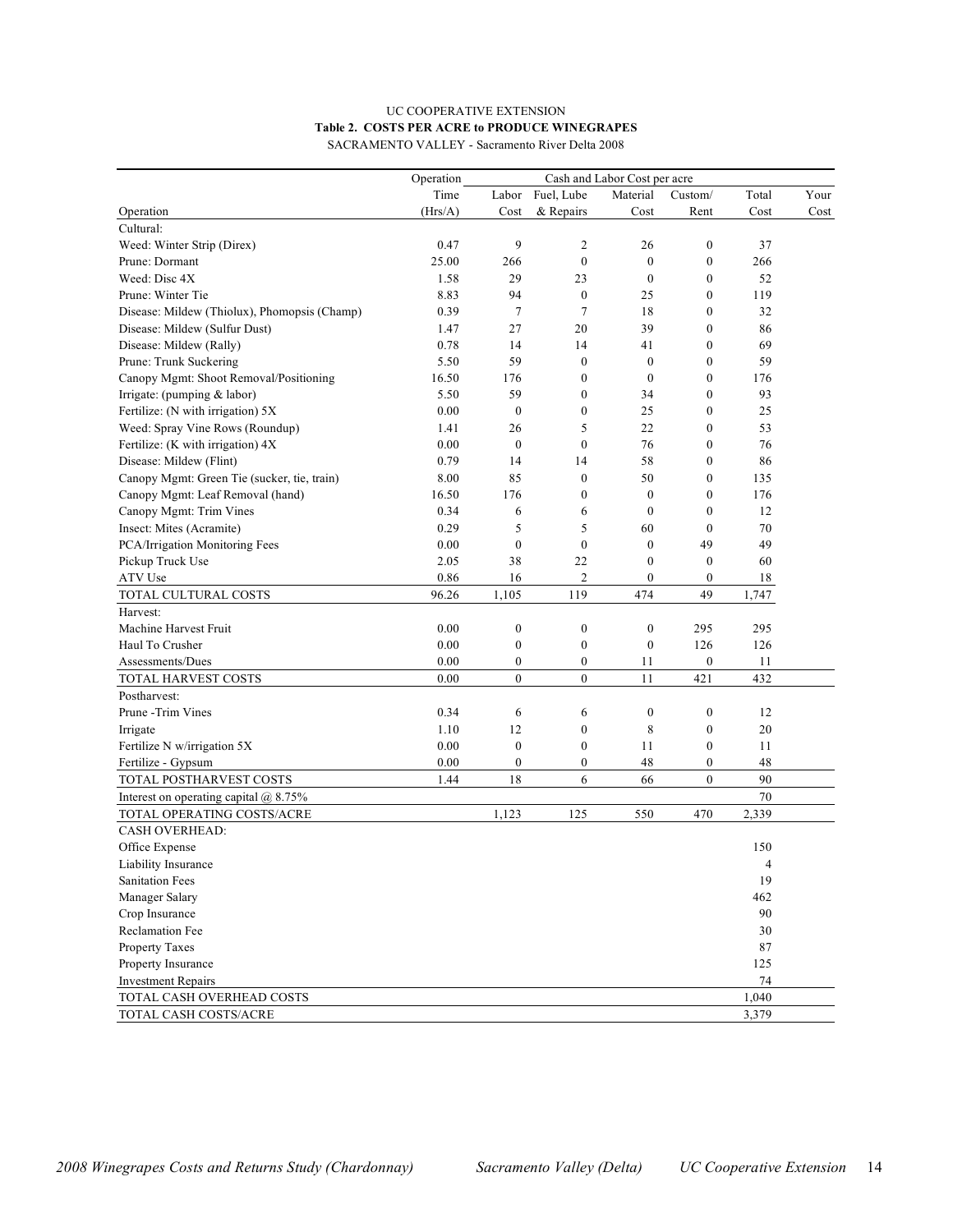#### UC COOPERATIVE EXTENSION **Table 2. continued**

|                               | Operation |                     |           |                   |         |                |      |
|-------------------------------|-----------|---------------------|-----------|-------------------|---------|----------------|------|
|                               | Time      | Fuel, Lube<br>Labor |           | Material          | Custom/ | Total          | Your |
| Operation                     | (Hrs/A)   | Cost                | & Repairs | Cost              | Rent    | Cost           | Cost |
| NON-CASH OVERHEAD:            |           | Per producing       |           | -- Annual Cost -- |         |                |      |
|                               |           | Acre                |           | Capital Recovery  |         |                |      |
| Buildings, 2,400 sqft         |           | 431                 |           | 38                |         | 38             |      |
| <b>Fuel Tanks</b>             |           | 23                  |           | 2                 |         | $\overline{2}$ |      |
| Tools-Shop/Field              |           | 77                  |           |                   |         |                |      |
| Drip Irrigation System        |           | 1,300               |           | 104               |         | 104            |      |
| Land                          |           | 8,205               |           | 513               |         | 513            |      |
| Drainage System               |           | 1,200               |           | 96                |         | 96             |      |
| Vineyard Establishment        |           | 13,402              |           | 1,302             |         | 1,302          |      |
| Equipment                     |           | 755                 |           | 87                |         | 87             |      |
| TOTAL NON-CASH OVERHEAD COSTS |           | 25,393              |           | 2,149             |         | 2,149          |      |
| <b>TOTAL COSTS/ACRE</b>       |           |                     |           |                   |         | 5,528          |      |

Notes:  $X =$  number of times as  $2X = 2$  times or passes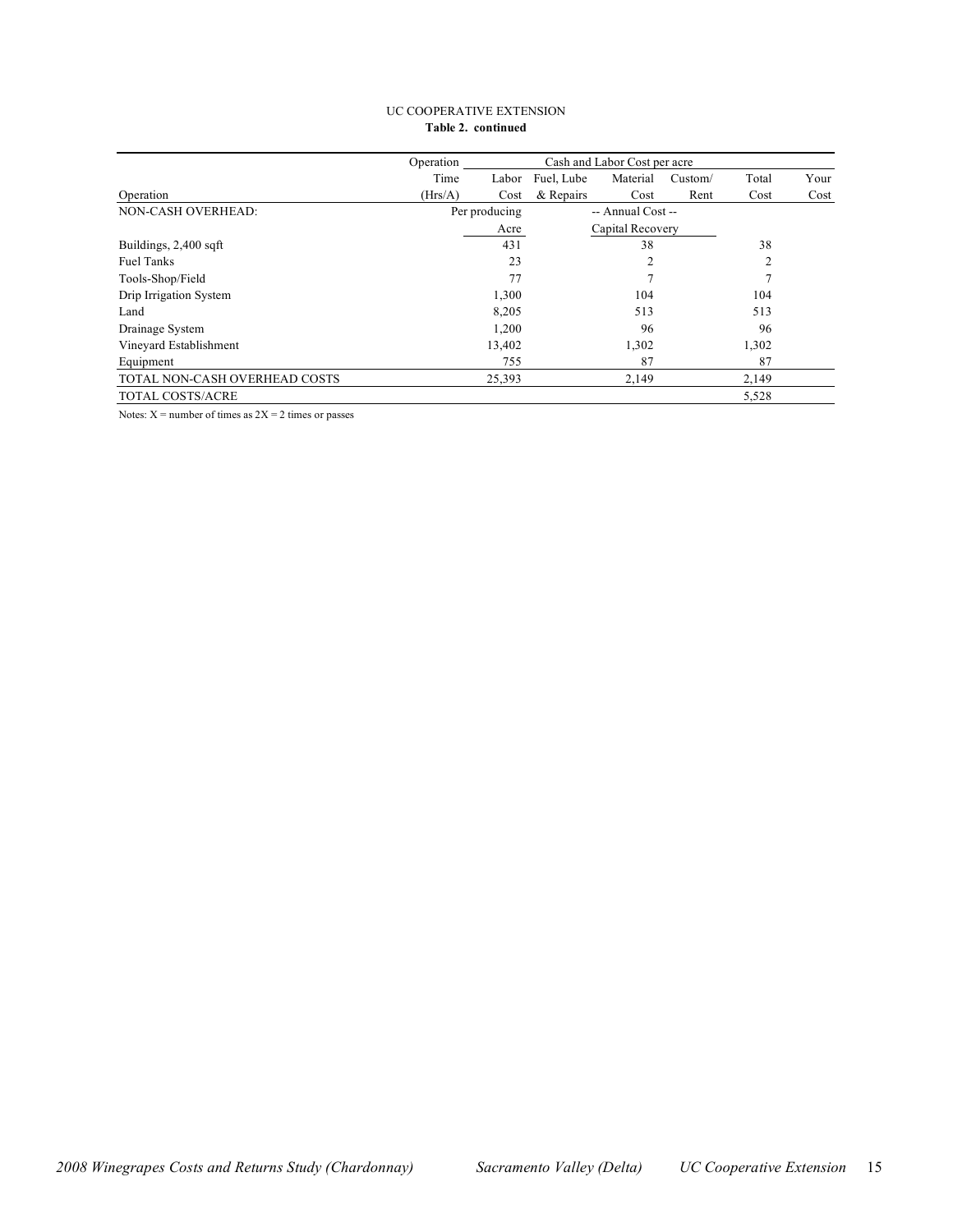## UC COOPERATIVE EXTENSION **Table 3. COSTS AND RETURNS PER ACRE to PRODUCE WINEGRAPES**

SACRAMENTO VALLEY - Sacramento River Delta 2008

| Cost/Unit Cost/Acre<br>Acre<br>Cost<br>Unit<br><b>GROSS RETURNS</b><br>7.00<br>Wine Grape - Chardonnay<br>550.00<br>3,850<br>ton<br>OPERATING COSTS<br>Herbicide:<br>7.60<br>26<br>Direx 4L<br>pint<br>3.45<br>6.00<br>22<br>Roundup Ultra<br>pint<br>3.68<br><b>Vine Aids:</b><br><b>Tying Materials</b><br>3.00<br>25.00<br>75<br>acre<br><b>Fungicides:</b><br>Champ 2 Flowable<br>2.00<br>5.37<br>11<br>pint<br>Thiolux Micro Sulfur<br>8.00<br>lb<br>0.90<br>7<br><b>Sulfur Dust</b><br>150.00<br>1b<br>39<br>0.26<br>8.00<br>5.15<br>41<br>Rally<br>0Z<br>Flint<br>58<br>4.00<br>14.47<br>0Z<br>Irrigation:<br>Water (pumped)<br>16.00<br>acin<br>2.65<br>42<br><b>Fertilizer/Soil Amendments:</b><br><b>UN 32</b><br>40.00<br>lb N<br>0.88<br>35<br>Potassium Sulfate<br>200.00<br>0.38<br>76<br>lb<br>95.00<br>48<br>Gypsum (includes haul $&$ spread)<br>0.50<br>ton<br><b>Insecticide:</b><br>0.75<br>60<br>Acramite<br>lb<br>79.65<br>Contract/Custom:<br>295.00<br>295<br>Machine Harvest<br>1.00<br>acre<br>Haul to Crusher<br>7.00<br>18.00<br>126<br>ton<br>PCA Fee<br>1.00<br>35<br>35.00<br>acre<br>Irrigation Monitoring Fee<br>1.00<br>14<br>14.00<br>acre<br><b>Assessment/Dues:</b><br>Clarksburg Wine Growers & Vintners Association<br>1.00<br>3.00<br>3<br>acre<br>Sharpshooter Program CDFA (\$0.002 x Gross Value)<br>3,850.00<br>8<br>Gval<br>0.00<br>Labor (machine)<br>12.95<br>15.30<br>198<br>hrs<br>Labor (non-machine)<br>925<br>86.93<br>10.64<br>hrs<br>Fuel - Gas<br>6.96<br>22<br>3.10<br>gal<br>Fuel - Diesel<br>60<br>23.86<br>2.50<br>gal<br>12<br>Lube<br>32<br>Machinery repair<br>70<br>Interest on operating capital $@$ 8.75%<br>TOTAL OPERATING COSTS/ACRE<br>2,339<br>NET RETURNS ABOVE OPERATING COSTS<br>1,511<br>CASH OVERHEAD COSTS:<br>150<br>Office Expense<br>Liability Insurance<br>$\overline{4}$<br><b>Sanitation Fees</b><br>19<br>Manager Salary<br>462<br>Crop Insurance<br>90<br><b>Reclamation Fee</b><br>30<br>87<br>Property Taxes<br>125<br>Property Insurance<br>74<br><b>Investment Repairs</b><br>1,040<br>TOTAL CASH OVERHEAD COSTS/ACRE |                       | Quantity/ | Price or | Value or | Your |
|---------------------------------------------------------------------------------------------------------------------------------------------------------------------------------------------------------------------------------------------------------------------------------------------------------------------------------------------------------------------------------------------------------------------------------------------------------------------------------------------------------------------------------------------------------------------------------------------------------------------------------------------------------------------------------------------------------------------------------------------------------------------------------------------------------------------------------------------------------------------------------------------------------------------------------------------------------------------------------------------------------------------------------------------------------------------------------------------------------------------------------------------------------------------------------------------------------------------------------------------------------------------------------------------------------------------------------------------------------------------------------------------------------------------------------------------------------------------------------------------------------------------------------------------------------------------------------------------------------------------------------------------------------------------------------------------------------------------------------------------------------------------------------------------------------------------------------------------------------------------------------------------------------------------------------------------------------------------------------------------------------------------------------------------------------------------------------------------------------------|-----------------------|-----------|----------|----------|------|
|                                                                                                                                                                                                                                                                                                                                                                                                                                                                                                                                                                                                                                                                                                                                                                                                                                                                                                                                                                                                                                                                                                                                                                                                                                                                                                                                                                                                                                                                                                                                                                                                                                                                                                                                                                                                                                                                                                                                                                                                                                                                                                               |                       |           |          |          |      |
|                                                                                                                                                                                                                                                                                                                                                                                                                                                                                                                                                                                                                                                                                                                                                                                                                                                                                                                                                                                                                                                                                                                                                                                                                                                                                                                                                                                                                                                                                                                                                                                                                                                                                                                                                                                                                                                                                                                                                                                                                                                                                                               |                       |           |          |          |      |
|                                                                                                                                                                                                                                                                                                                                                                                                                                                                                                                                                                                                                                                                                                                                                                                                                                                                                                                                                                                                                                                                                                                                                                                                                                                                                                                                                                                                                                                                                                                                                                                                                                                                                                                                                                                                                                                                                                                                                                                                                                                                                                               |                       |           |          |          |      |
|                                                                                                                                                                                                                                                                                                                                                                                                                                                                                                                                                                                                                                                                                                                                                                                                                                                                                                                                                                                                                                                                                                                                                                                                                                                                                                                                                                                                                                                                                                                                                                                                                                                                                                                                                                                                                                                                                                                                                                                                                                                                                                               |                       |           |          |          |      |
|                                                                                                                                                                                                                                                                                                                                                                                                                                                                                                                                                                                                                                                                                                                                                                                                                                                                                                                                                                                                                                                                                                                                                                                                                                                                                                                                                                                                                                                                                                                                                                                                                                                                                                                                                                                                                                                                                                                                                                                                                                                                                                               |                       |           |          |          |      |
|                                                                                                                                                                                                                                                                                                                                                                                                                                                                                                                                                                                                                                                                                                                                                                                                                                                                                                                                                                                                                                                                                                                                                                                                                                                                                                                                                                                                                                                                                                                                                                                                                                                                                                                                                                                                                                                                                                                                                                                                                                                                                                               |                       |           |          |          |      |
|                                                                                                                                                                                                                                                                                                                                                                                                                                                                                                                                                                                                                                                                                                                                                                                                                                                                                                                                                                                                                                                                                                                                                                                                                                                                                                                                                                                                                                                                                                                                                                                                                                                                                                                                                                                                                                                                                                                                                                                                                                                                                                               |                       |           |          |          |      |
|                                                                                                                                                                                                                                                                                                                                                                                                                                                                                                                                                                                                                                                                                                                                                                                                                                                                                                                                                                                                                                                                                                                                                                                                                                                                                                                                                                                                                                                                                                                                                                                                                                                                                                                                                                                                                                                                                                                                                                                                                                                                                                               |                       |           |          |          |      |
|                                                                                                                                                                                                                                                                                                                                                                                                                                                                                                                                                                                                                                                                                                                                                                                                                                                                                                                                                                                                                                                                                                                                                                                                                                                                                                                                                                                                                                                                                                                                                                                                                                                                                                                                                                                                                                                                                                                                                                                                                                                                                                               |                       |           |          |          |      |
|                                                                                                                                                                                                                                                                                                                                                                                                                                                                                                                                                                                                                                                                                                                                                                                                                                                                                                                                                                                                                                                                                                                                                                                                                                                                                                                                                                                                                                                                                                                                                                                                                                                                                                                                                                                                                                                                                                                                                                                                                                                                                                               |                       |           |          |          |      |
|                                                                                                                                                                                                                                                                                                                                                                                                                                                                                                                                                                                                                                                                                                                                                                                                                                                                                                                                                                                                                                                                                                                                                                                                                                                                                                                                                                                                                                                                                                                                                                                                                                                                                                                                                                                                                                                                                                                                                                                                                                                                                                               |                       |           |          |          |      |
|                                                                                                                                                                                                                                                                                                                                                                                                                                                                                                                                                                                                                                                                                                                                                                                                                                                                                                                                                                                                                                                                                                                                                                                                                                                                                                                                                                                                                                                                                                                                                                                                                                                                                                                                                                                                                                                                                                                                                                                                                                                                                                               |                       |           |          |          |      |
|                                                                                                                                                                                                                                                                                                                                                                                                                                                                                                                                                                                                                                                                                                                                                                                                                                                                                                                                                                                                                                                                                                                                                                                                                                                                                                                                                                                                                                                                                                                                                                                                                                                                                                                                                                                                                                                                                                                                                                                                                                                                                                               |                       |           |          |          |      |
|                                                                                                                                                                                                                                                                                                                                                                                                                                                                                                                                                                                                                                                                                                                                                                                                                                                                                                                                                                                                                                                                                                                                                                                                                                                                                                                                                                                                                                                                                                                                                                                                                                                                                                                                                                                                                                                                                                                                                                                                                                                                                                               |                       |           |          |          |      |
|                                                                                                                                                                                                                                                                                                                                                                                                                                                                                                                                                                                                                                                                                                                                                                                                                                                                                                                                                                                                                                                                                                                                                                                                                                                                                                                                                                                                                                                                                                                                                                                                                                                                                                                                                                                                                                                                                                                                                                                                                                                                                                               |                       |           |          |          |      |
|                                                                                                                                                                                                                                                                                                                                                                                                                                                                                                                                                                                                                                                                                                                                                                                                                                                                                                                                                                                                                                                                                                                                                                                                                                                                                                                                                                                                                                                                                                                                                                                                                                                                                                                                                                                                                                                                                                                                                                                                                                                                                                               |                       |           |          |          |      |
|                                                                                                                                                                                                                                                                                                                                                                                                                                                                                                                                                                                                                                                                                                                                                                                                                                                                                                                                                                                                                                                                                                                                                                                                                                                                                                                                                                                                                                                                                                                                                                                                                                                                                                                                                                                                                                                                                                                                                                                                                                                                                                               |                       |           |          |          |      |
|                                                                                                                                                                                                                                                                                                                                                                                                                                                                                                                                                                                                                                                                                                                                                                                                                                                                                                                                                                                                                                                                                                                                                                                                                                                                                                                                                                                                                                                                                                                                                                                                                                                                                                                                                                                                                                                                                                                                                                                                                                                                                                               |                       |           |          |          |      |
|                                                                                                                                                                                                                                                                                                                                                                                                                                                                                                                                                                                                                                                                                                                                                                                                                                                                                                                                                                                                                                                                                                                                                                                                                                                                                                                                                                                                                                                                                                                                                                                                                                                                                                                                                                                                                                                                                                                                                                                                                                                                                                               |                       |           |          |          |      |
|                                                                                                                                                                                                                                                                                                                                                                                                                                                                                                                                                                                                                                                                                                                                                                                                                                                                                                                                                                                                                                                                                                                                                                                                                                                                                                                                                                                                                                                                                                                                                                                                                                                                                                                                                                                                                                                                                                                                                                                                                                                                                                               |                       |           |          |          |      |
|                                                                                                                                                                                                                                                                                                                                                                                                                                                                                                                                                                                                                                                                                                                                                                                                                                                                                                                                                                                                                                                                                                                                                                                                                                                                                                                                                                                                                                                                                                                                                                                                                                                                                                                                                                                                                                                                                                                                                                                                                                                                                                               |                       |           |          |          |      |
|                                                                                                                                                                                                                                                                                                                                                                                                                                                                                                                                                                                                                                                                                                                                                                                                                                                                                                                                                                                                                                                                                                                                                                                                                                                                                                                                                                                                                                                                                                                                                                                                                                                                                                                                                                                                                                                                                                                                                                                                                                                                                                               |                       |           |          |          |      |
|                                                                                                                                                                                                                                                                                                                                                                                                                                                                                                                                                                                                                                                                                                                                                                                                                                                                                                                                                                                                                                                                                                                                                                                                                                                                                                                                                                                                                                                                                                                                                                                                                                                                                                                                                                                                                                                                                                                                                                                                                                                                                                               |                       |           |          |          |      |
|                                                                                                                                                                                                                                                                                                                                                                                                                                                                                                                                                                                                                                                                                                                                                                                                                                                                                                                                                                                                                                                                                                                                                                                                                                                                                                                                                                                                                                                                                                                                                                                                                                                                                                                                                                                                                                                                                                                                                                                                                                                                                                               |                       |           |          |          |      |
|                                                                                                                                                                                                                                                                                                                                                                                                                                                                                                                                                                                                                                                                                                                                                                                                                                                                                                                                                                                                                                                                                                                                                                                                                                                                                                                                                                                                                                                                                                                                                                                                                                                                                                                                                                                                                                                                                                                                                                                                                                                                                                               |                       |           |          |          |      |
|                                                                                                                                                                                                                                                                                                                                                                                                                                                                                                                                                                                                                                                                                                                                                                                                                                                                                                                                                                                                                                                                                                                                                                                                                                                                                                                                                                                                                                                                                                                                                                                                                                                                                                                                                                                                                                                                                                                                                                                                                                                                                                               |                       |           |          |          |      |
|                                                                                                                                                                                                                                                                                                                                                                                                                                                                                                                                                                                                                                                                                                                                                                                                                                                                                                                                                                                                                                                                                                                                                                                                                                                                                                                                                                                                                                                                                                                                                                                                                                                                                                                                                                                                                                                                                                                                                                                                                                                                                                               |                       |           |          |          |      |
|                                                                                                                                                                                                                                                                                                                                                                                                                                                                                                                                                                                                                                                                                                                                                                                                                                                                                                                                                                                                                                                                                                                                                                                                                                                                                                                                                                                                                                                                                                                                                                                                                                                                                                                                                                                                                                                                                                                                                                                                                                                                                                               |                       |           |          |          |      |
|                                                                                                                                                                                                                                                                                                                                                                                                                                                                                                                                                                                                                                                                                                                                                                                                                                                                                                                                                                                                                                                                                                                                                                                                                                                                                                                                                                                                                                                                                                                                                                                                                                                                                                                                                                                                                                                                                                                                                                                                                                                                                                               |                       |           |          |          |      |
|                                                                                                                                                                                                                                                                                                                                                                                                                                                                                                                                                                                                                                                                                                                                                                                                                                                                                                                                                                                                                                                                                                                                                                                                                                                                                                                                                                                                                                                                                                                                                                                                                                                                                                                                                                                                                                                                                                                                                                                                                                                                                                               |                       |           |          |          |      |
|                                                                                                                                                                                                                                                                                                                                                                                                                                                                                                                                                                                                                                                                                                                                                                                                                                                                                                                                                                                                                                                                                                                                                                                                                                                                                                                                                                                                                                                                                                                                                                                                                                                                                                                                                                                                                                                                                                                                                                                                                                                                                                               |                       |           |          |          |      |
|                                                                                                                                                                                                                                                                                                                                                                                                                                                                                                                                                                                                                                                                                                                                                                                                                                                                                                                                                                                                                                                                                                                                                                                                                                                                                                                                                                                                                                                                                                                                                                                                                                                                                                                                                                                                                                                                                                                                                                                                                                                                                                               |                       |           |          |          |      |
|                                                                                                                                                                                                                                                                                                                                                                                                                                                                                                                                                                                                                                                                                                                                                                                                                                                                                                                                                                                                                                                                                                                                                                                                                                                                                                                                                                                                                                                                                                                                                                                                                                                                                                                                                                                                                                                                                                                                                                                                                                                                                                               |                       |           |          |          |      |
|                                                                                                                                                                                                                                                                                                                                                                                                                                                                                                                                                                                                                                                                                                                                                                                                                                                                                                                                                                                                                                                                                                                                                                                                                                                                                                                                                                                                                                                                                                                                                                                                                                                                                                                                                                                                                                                                                                                                                                                                                                                                                                               |                       |           |          |          |      |
|                                                                                                                                                                                                                                                                                                                                                                                                                                                                                                                                                                                                                                                                                                                                                                                                                                                                                                                                                                                                                                                                                                                                                                                                                                                                                                                                                                                                                                                                                                                                                                                                                                                                                                                                                                                                                                                                                                                                                                                                                                                                                                               |                       |           |          |          |      |
|                                                                                                                                                                                                                                                                                                                                                                                                                                                                                                                                                                                                                                                                                                                                                                                                                                                                                                                                                                                                                                                                                                                                                                                                                                                                                                                                                                                                                                                                                                                                                                                                                                                                                                                                                                                                                                                                                                                                                                                                                                                                                                               |                       |           |          |          |      |
|                                                                                                                                                                                                                                                                                                                                                                                                                                                                                                                                                                                                                                                                                                                                                                                                                                                                                                                                                                                                                                                                                                                                                                                                                                                                                                                                                                                                                                                                                                                                                                                                                                                                                                                                                                                                                                                                                                                                                                                                                                                                                                               |                       |           |          |          |      |
|                                                                                                                                                                                                                                                                                                                                                                                                                                                                                                                                                                                                                                                                                                                                                                                                                                                                                                                                                                                                                                                                                                                                                                                                                                                                                                                                                                                                                                                                                                                                                                                                                                                                                                                                                                                                                                                                                                                                                                                                                                                                                                               |                       |           |          |          |      |
|                                                                                                                                                                                                                                                                                                                                                                                                                                                                                                                                                                                                                                                                                                                                                                                                                                                                                                                                                                                                                                                                                                                                                                                                                                                                                                                                                                                                                                                                                                                                                                                                                                                                                                                                                                                                                                                                                                                                                                                                                                                                                                               |                       |           |          |          |      |
|                                                                                                                                                                                                                                                                                                                                                                                                                                                                                                                                                                                                                                                                                                                                                                                                                                                                                                                                                                                                                                                                                                                                                                                                                                                                                                                                                                                                                                                                                                                                                                                                                                                                                                                                                                                                                                                                                                                                                                                                                                                                                                               |                       |           |          |          |      |
|                                                                                                                                                                                                                                                                                                                                                                                                                                                                                                                                                                                                                                                                                                                                                                                                                                                                                                                                                                                                                                                                                                                                                                                                                                                                                                                                                                                                                                                                                                                                                                                                                                                                                                                                                                                                                                                                                                                                                                                                                                                                                                               |                       |           |          |          |      |
|                                                                                                                                                                                                                                                                                                                                                                                                                                                                                                                                                                                                                                                                                                                                                                                                                                                                                                                                                                                                                                                                                                                                                                                                                                                                                                                                                                                                                                                                                                                                                                                                                                                                                                                                                                                                                                                                                                                                                                                                                                                                                                               |                       |           |          |          |      |
|                                                                                                                                                                                                                                                                                                                                                                                                                                                                                                                                                                                                                                                                                                                                                                                                                                                                                                                                                                                                                                                                                                                                                                                                                                                                                                                                                                                                                                                                                                                                                                                                                                                                                                                                                                                                                                                                                                                                                                                                                                                                                                               |                       |           |          |          |      |
|                                                                                                                                                                                                                                                                                                                                                                                                                                                                                                                                                                                                                                                                                                                                                                                                                                                                                                                                                                                                                                                                                                                                                                                                                                                                                                                                                                                                                                                                                                                                                                                                                                                                                                                                                                                                                                                                                                                                                                                                                                                                                                               |                       |           |          |          |      |
|                                                                                                                                                                                                                                                                                                                                                                                                                                                                                                                                                                                                                                                                                                                                                                                                                                                                                                                                                                                                                                                                                                                                                                                                                                                                                                                                                                                                                                                                                                                                                                                                                                                                                                                                                                                                                                                                                                                                                                                                                                                                                                               |                       |           |          |          |      |
|                                                                                                                                                                                                                                                                                                                                                                                                                                                                                                                                                                                                                                                                                                                                                                                                                                                                                                                                                                                                                                                                                                                                                                                                                                                                                                                                                                                                                                                                                                                                                                                                                                                                                                                                                                                                                                                                                                                                                                                                                                                                                                               |                       |           |          |          |      |
|                                                                                                                                                                                                                                                                                                                                                                                                                                                                                                                                                                                                                                                                                                                                                                                                                                                                                                                                                                                                                                                                                                                                                                                                                                                                                                                                                                                                                                                                                                                                                                                                                                                                                                                                                                                                                                                                                                                                                                                                                                                                                                               |                       |           |          |          |      |
|                                                                                                                                                                                                                                                                                                                                                                                                                                                                                                                                                                                                                                                                                                                                                                                                                                                                                                                                                                                                                                                                                                                                                                                                                                                                                                                                                                                                                                                                                                                                                                                                                                                                                                                                                                                                                                                                                                                                                                                                                                                                                                               |                       |           |          |          |      |
|                                                                                                                                                                                                                                                                                                                                                                                                                                                                                                                                                                                                                                                                                                                                                                                                                                                                                                                                                                                                                                                                                                                                                                                                                                                                                                                                                                                                                                                                                                                                                                                                                                                                                                                                                                                                                                                                                                                                                                                                                                                                                                               |                       |           |          |          |      |
|                                                                                                                                                                                                                                                                                                                                                                                                                                                                                                                                                                                                                                                                                                                                                                                                                                                                                                                                                                                                                                                                                                                                                                                                                                                                                                                                                                                                                                                                                                                                                                                                                                                                                                                                                                                                                                                                                                                                                                                                                                                                                                               |                       |           |          |          |      |
|                                                                                                                                                                                                                                                                                                                                                                                                                                                                                                                                                                                                                                                                                                                                                                                                                                                                                                                                                                                                                                                                                                                                                                                                                                                                                                                                                                                                                                                                                                                                                                                                                                                                                                                                                                                                                                                                                                                                                                                                                                                                                                               |                       |           |          |          |      |
|                                                                                                                                                                                                                                                                                                                                                                                                                                                                                                                                                                                                                                                                                                                                                                                                                                                                                                                                                                                                                                                                                                                                                                                                                                                                                                                                                                                                                                                                                                                                                                                                                                                                                                                                                                                                                                                                                                                                                                                                                                                                                                               | TOTAL CASH COSTS/ACRE |           |          | 3,379    |      |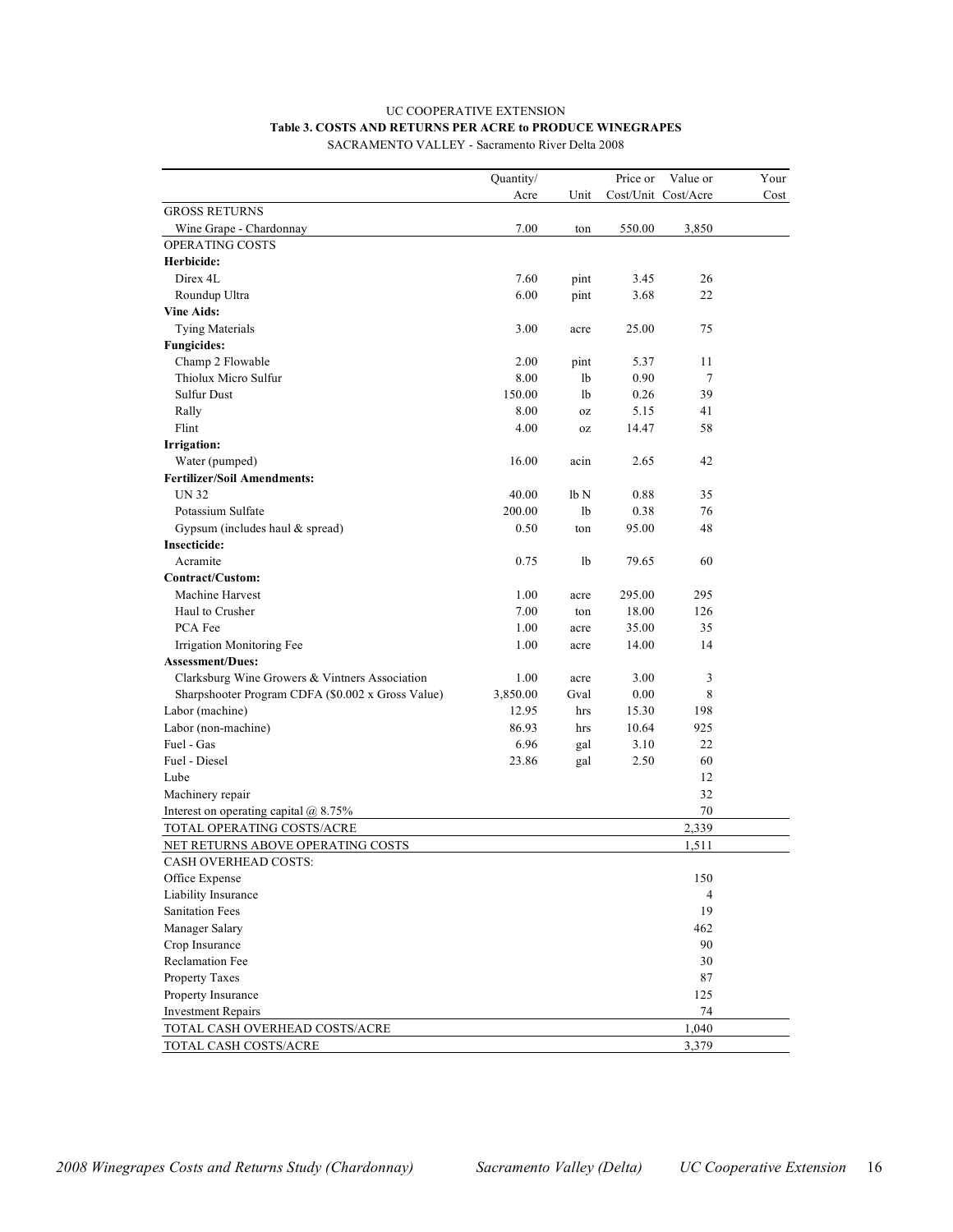#### UC COOPERATIVE EXTENSION **Table 3. continued**

|                                            | Quantity/ |      | Value or<br>Price or | Your |
|--------------------------------------------|-----------|------|----------------------|------|
|                                            | Acre      | Unit | Cost/Unit Cost/Acre  | Cost |
| NON-CASH OVERHEAD COSTS (Capital Recovery) |           |      |                      |      |
| Buildings, 2,400 sqft                      |           |      | 38                   |      |
| <b>Fuel Tanks</b>                          |           |      | $\overline{c}$       |      |
| Tools-Shop/Field                           |           |      |                      |      |
| Drip Irrigation System                     |           |      | 104                  |      |
| Land                                       |           |      | 513                  |      |
| Drainage System                            |           |      | 96                   |      |
| Vineyard Establishment                     |           |      | 1,302                |      |
| Equipment                                  |           |      | 87                   |      |
| TOTAL NON-CASH OVERHEAD COSTS/ACRE         |           |      | 2.149                |      |
| TOTAL COSTS/ACRE                           |           |      | 5,528                |      |
| NET RETURNS ABOVE TOTAL COSTS              |           |      | $-1,678$             |      |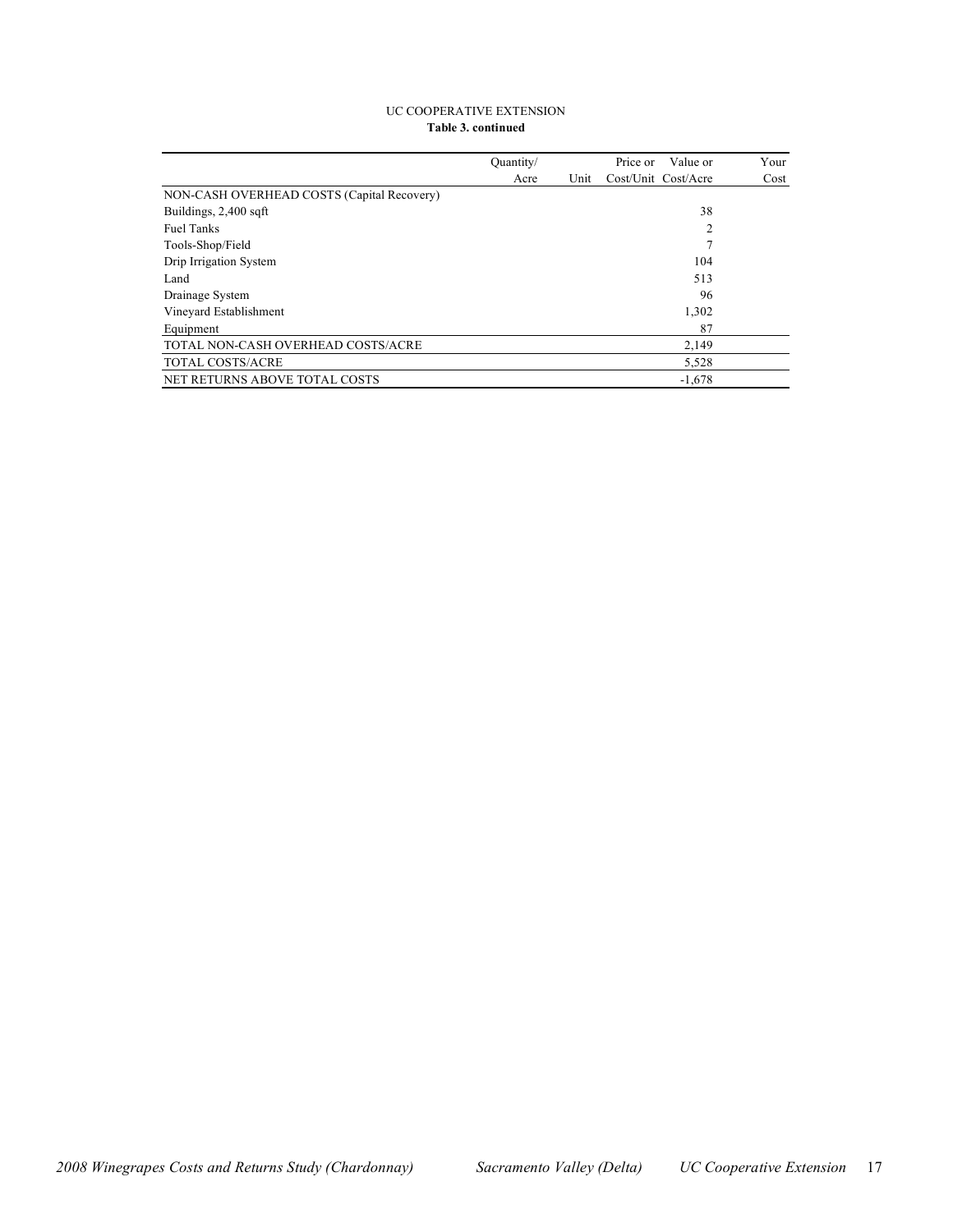## UC COOPERATIVE EXTENSION **Table 4. MONTHLY CASH COSTS PER ACRE to PRODUCE WINEGRAPES**

SACRAMENTO VALLEY - Sacramento River Delta 2008

| Beginning JAN 08                             | JAN            | <b>FEB</b>       | <b>MAR</b>       | <b>APR</b>       | <b>MAY</b>       | <b>JUN</b>       |                  | JUL AUG          | <b>SEP</b>     | OCT            | <b>NOV</b>   | <b>DEC</b>       | <b>TOTAL</b> |
|----------------------------------------------|----------------|------------------|------------------|------------------|------------------|------------------|------------------|------------------|----------------|----------------|--------------|------------------|--------------|
| Ending DEC 08                                | 08             | ${\bf 08}$       | 08               | 08               | 08               | 08               | 08               | 08               | 08             | 08             | 08           | ${\bf 08}$       |              |
| Cultural:                                    |                |                  |                  |                  |                  |                  |                  |                  |                |                |              |                  |              |
| Weed: Winter Strip (Direx)                   | 37             |                  |                  |                  |                  |                  |                  |                  |                |                |              |                  | 37           |
| Prune: Dormant                               | 266            |                  |                  |                  |                  |                  |                  |                  |                |                |              |                  | 266          |
| Weed: Disc 4X                                |                |                  | 13               | 13               | 13               | 13               |                  |                  |                |                |              |                  | 52           |
| Prune: Winter Tie                            |                |                  | 119              |                  |                  |                  |                  |                  |                |                |              |                  | 119          |
| Disease: Mildew (Thiolux), Phomopsis (Champ) |                |                  | 32               |                  |                  |                  |                  |                  |                |                |              |                  | 32           |
| Disease: Mildew (Sulfur Dust)                |                |                  |                  | 17               | 17               | 17               | 17               | 17               |                |                |              |                  | 86           |
| Disease: Mildew (Rally)                      |                |                  |                  | 35               |                  | 35               |                  |                  |                |                |              |                  | 69           |
| Prune: Trunk Suckering                       |                |                  |                  | 59               |                  |                  |                  |                  |                |                |              |                  | 59           |
| Canopy Mgmt: Shoot Removal/Positioning       |                |                  |                  |                  | 176              |                  |                  |                  |                |                |              |                  | 176          |
| Irrigate: (pumping & labor)                  |                |                  |                  |                  | 18               | 18               | 19               | 19               | 18             |                |              |                  | 93           |
| Fertilize: (N with irrigation) 5X            |                |                  |                  |                  | $\overline{4}$   | 5                | $\overline{7}$   | 9                |                |                |              |                  | 25           |
| Weed: Spray Vine Rows (Roundup)              |                |                  |                  |                  | 18               | 18               | 18               |                  |                |                |              |                  | 53           |
| Fertilize: (K with irrigation) $4X$          |                |                  |                  |                  | 19               | 19               | 19               | 19               |                |                |              |                  | 76           |
| Disease: Mildew (Flint)                      |                |                  |                  |                  | 43               |                  | 43               |                  |                |                |              |                  | 86           |
| Canopy Mgmt: Green Tie (sucker, tie, train)  |                |                  |                  |                  | 68               | 68               |                  |                  |                |                |              |                  | 135          |
| Canopy Mgmt: Leaf Removal (hand)             |                |                  |                  |                  |                  | 176              |                  |                  |                |                |              |                  | 176          |
| Canopy Mgmt: Trim Vines                      |                |                  |                  |                  |                  | 12               |                  |                  |                |                |              |                  | 12           |
| Insect: Mites (Acramite)                     |                |                  |                  |                  |                  | 70               |                  |                  |                |                |              |                  | 70           |
| PCA/Irrigation Monitoring Fees               | 5              | 5                | 5                | 5                | 5                | 5                | 5                | 5                | 5              | 5              |              |                  | 49           |
| Pickup Truck Use                             | 5              | 5                | 5                | 5                | 5                | 5                | 5                | 5                | 5              | 5              | 5            | 5                | 60           |
| ATV Use                                      | $\overline{2}$ | $\overline{c}$   | $\overline{c}$   | $\overline{c}$   | $\overline{2}$   | $\overline{2}$   | $\overline{2}$   | $\overline{c}$   | $\mathfrak{2}$ | $\overline{2}$ |              |                  | 18           |
| TOTAL CULTURAL COSTS                         | 314            | 12               | 176              | 135              | 387              | 462              | 135              | 76               | 30             | 12             | 5            | 5                | 1,747        |
| Harvest:                                     |                |                  |                  |                  |                  |                  |                  |                  |                |                |              |                  |              |
| Machine Harvest Fruit                        |                |                  |                  |                  |                  |                  |                  |                  | 295            |                |              |                  | 295          |
| Haul To Crusher                              |                |                  |                  |                  |                  |                  |                  |                  | 126            |                |              |                  | 126          |
| Assessments/Dues                             |                |                  |                  |                  |                  |                  |                  |                  | 11             |                |              |                  | 11           |
| TOTAL HARVEST COSTS                          | $\mathbf{0}$   | $\boldsymbol{0}$ | $\mathbf{0}$     | $\boldsymbol{0}$ | $\boldsymbol{0}$ | $\boldsymbol{0}$ | $\overline{0}$   | $\mathbf{0}$     | 432            | $\mathbf{0}$   | $\mathbf{0}$ | $\boldsymbol{0}$ | 432          |
| Postharvest:                                 |                |                  |                  |                  |                  | $\mathbf{0}$     |                  |                  |                |                |              |                  |              |
| Prune -Trim Vines                            |                |                  |                  |                  |                  |                  |                  |                  | 12             |                |              |                  | 12           |
| Irrigate                                     |                |                  |                  |                  |                  |                  |                  |                  |                | 20             |              |                  | 20           |
| Fertilize N w/irrigation 5X                  |                |                  |                  |                  |                  |                  |                  |                  |                | 11             |              |                  | 11           |
| Fertilize - Gypsum                           |                |                  |                  |                  |                  |                  |                  |                  |                | 48             |              |                  | 48           |
| TOTAL POSTHARVEST COSTS                      | $\mathbf{0}$   | $\mathbf{0}$     | $\boldsymbol{0}$ | $\boldsymbol{0}$ | $\boldsymbol{0}$ | $\mathbf{0}$     | $\boldsymbol{0}$ | $\boldsymbol{0}$ | 12             | 78             | $\mathbf{0}$ | $\mathbf{0}$     | 90           |
| Interest on operating capital $(a)$ 8.75%    | $\overline{2}$ | $\overline{2}$   | $\overline{4}$   | 5                | $\overline{7}$   | 11               | 12               | 12               | 16             | $-1$           | $\mathbf{0}$ | $\boldsymbol{0}$ | 70           |
| TOTAL OPERATING COSTS/ACRE                   | 317            | 14               | 179              | 140              | 394              | 473              | 146              | 88               | 490            | 89             | 5            | 5                | 2,339        |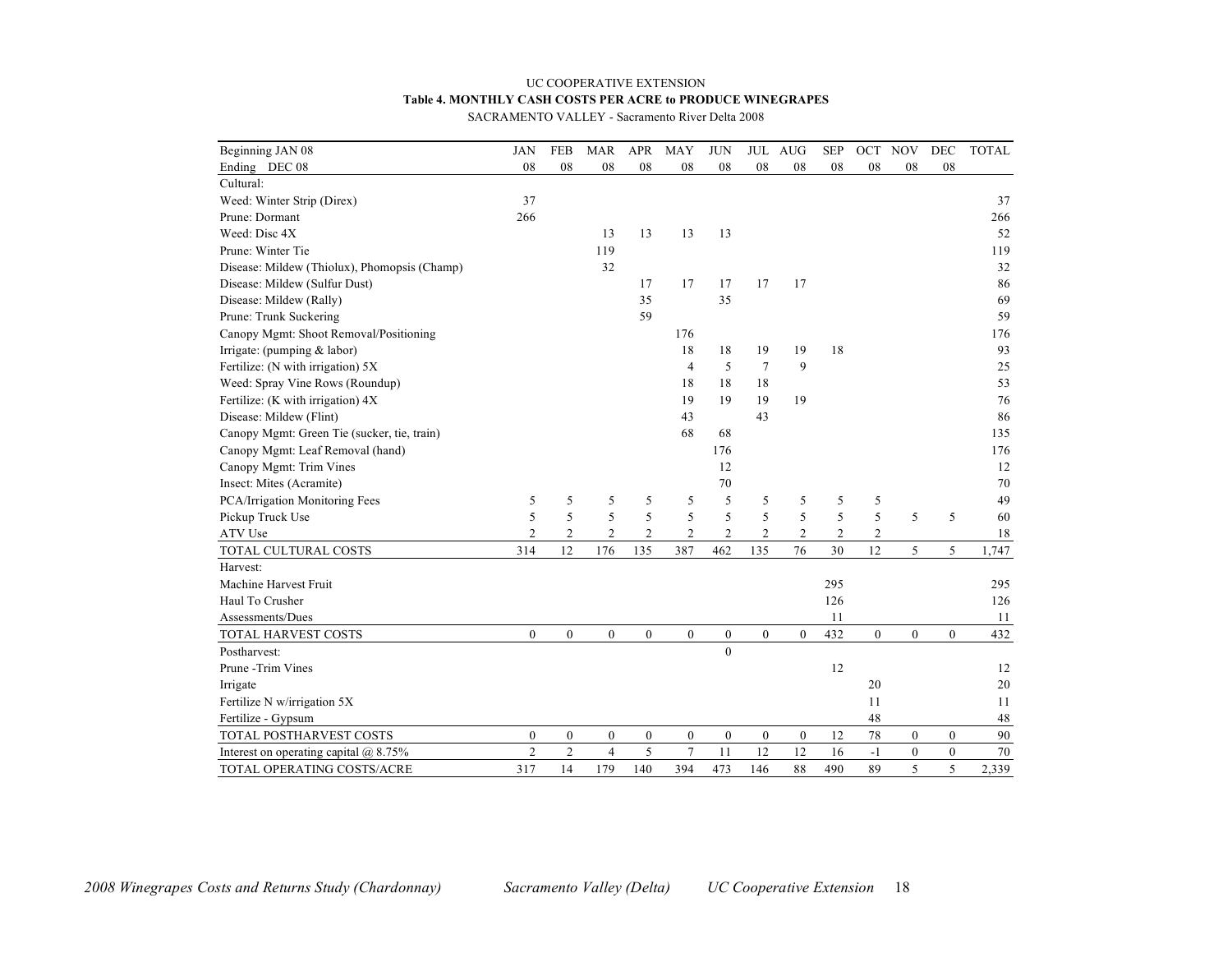| Beginning JAN 08             | JAN | FEB | <b>MAR</b>     | <b>APR</b> | MAY            | JUN | JUL | <b>AUG</b> | <b>SEP</b> | OCT | <b>NOV</b> | <b>DEC</b> | <b>TOTAL</b> |
|------------------------------|-----|-----|----------------|------------|----------------|-----|-----|------------|------------|-----|------------|------------|--------------|
| Ending DEC 08                | 08  | 08  | 08             | 08         | 08             | 08  | 08  | 08         | 08         | 08  | 08         | 08         |              |
| <b>OVERHEAD:</b>             |     |     |                |            |                |     |     |            |            |     |            |            |              |
| Office Expense               | 13  | 13  | 13             | 13         | 13             | 13  | 13  | 13         | 13         | 13  | 13         | 13         | 150          |
| Liability Insurance          |     | 4   |                |            |                |     |     |            |            |     |            |            | 4            |
| <b>Sanitation Fees</b>       |     |     | $\overline{2}$ | 2          | $\overline{2}$ | 2   | 2   | 2          | 2          | 2   |            |            | 19           |
| Manager Salary               | 38  | 38  | 38             | 38         | 38             | 38  | 38  | 38         | 38         | 38  | 38         | 38         | 462          |
| Crop Insurance               |     | 90  |                |            |                |     |     |            |            |     |            |            | 90           |
| Reclamation Fee              | 3   | 3   | 3              | 3          | 3              | 3   | 3   | 3          | 3          | 3   |            |            | 30           |
| Property Taxes               | 87  |     |                |            |                |     |     |            |            |     |            |            | 87           |
| Property Insurance           | 62  |     |                |            |                |     | 62  |            |            |     |            |            | 125          |
| <b>Investment Repairs</b>    | 6   | 6   | 6              | 6          | 6              | 6   | 6   | 6          | 6          | 6   | 6          | 6          | 74           |
| TOTAL CASH OVERHEAD COSTS    | 211 | 156 | 62             | 62         | 62             | 62  | 124 | 62         | 62         | 62  | 59         | 59         | 1,040        |
| <b>TOTAL CASH COSTS/ACRE</b> | 527 | 170 | 241            | 201        | 456            | 534 | 270 | 150        | 551        | 150 | 64         | 64         | 3,379        |

#### UC COOPERATIVE EXTENSION **Table 4. continued**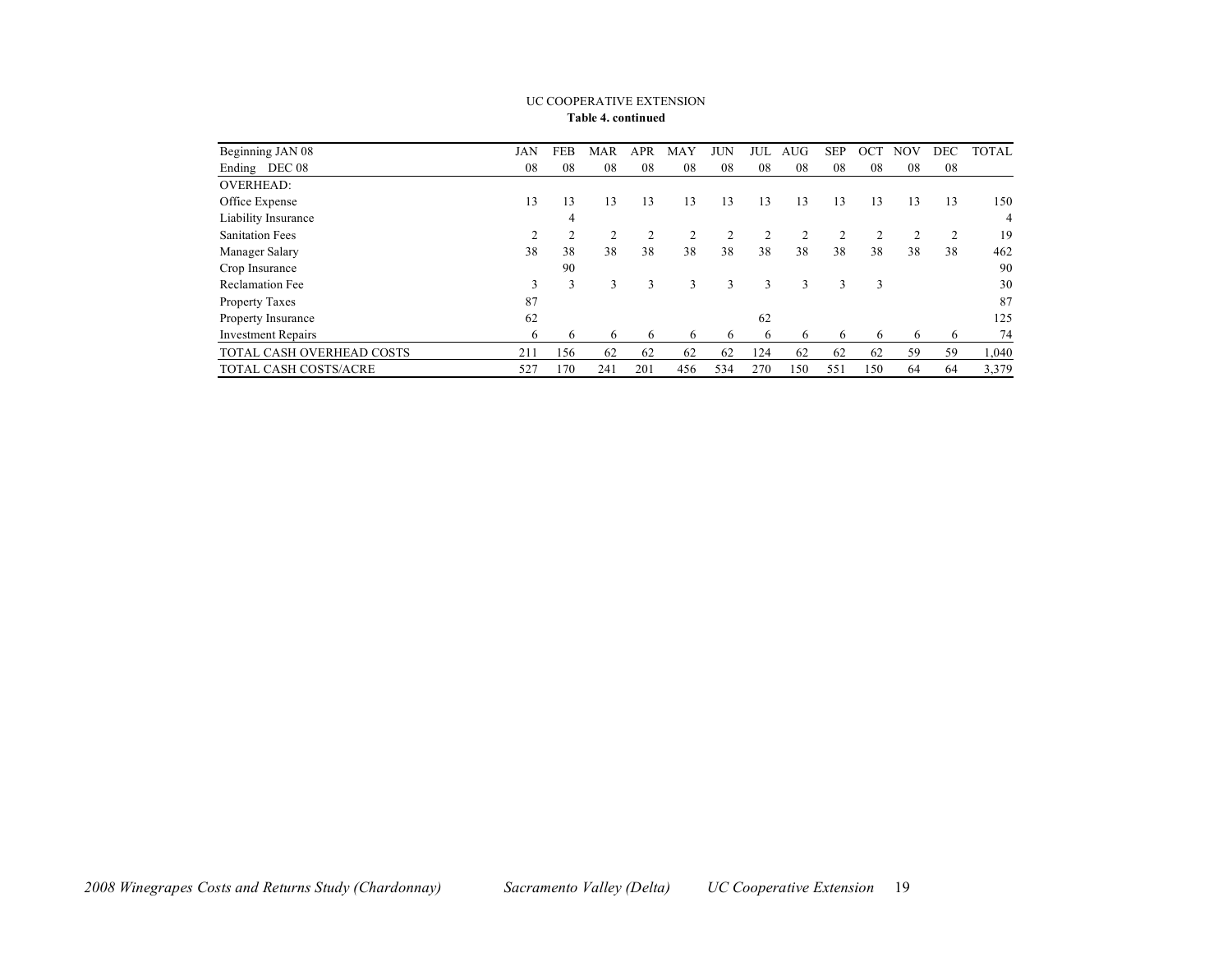#### UC COOPERATIVE EXTENSION **Table 5. RANGING ANALYSIS** SACRAMENTO VALLEY - Sacramento River Delta 2008

#### COSTS PER ACRE AT VARYING YIELD TO PRODUCE WINEGRAPES

|                                           |       |       |       | YIELD (ton/acre) |       |       |       |
|-------------------------------------------|-------|-------|-------|------------------|-------|-------|-------|
|                                           | 5.00  | 6.00  | 7.00  | 8.00             | 9.00  | 10.00 | 11.00 |
| <b>OPERATING COSTS PER ACRE:</b>          |       |       |       |                  |       |       |       |
| Cultural Costs                            | 1,747 | 1,747 | 1,747 | 1,747            | 1,747 | 1,747 | 1,747 |
| <b>Harvest Costs</b>                      | 385   | 403   | 421   | 439              | 458   | 475   | 493   |
| <b>Postharvest Costs</b>                  | 90    | 90    | 90    | 90               | 90    | 90    | 90    |
| Assessments/Dues                          | 9     | 10    | 11    | 12               | 13    | 14    | 15    |
| Interest on operating capital $(a)$ 8.75% | 70    | 70    | 70    | 71               | 71    | 71    | 71    |
| TOTAL OPERATING COSTS/ACRE                | 2,301 | 2,320 | 2,339 | 2,359            | 2,379 | 2,397 | 2,416 |
| <b>Total Operating Costs/Ton</b>          | 460   | 387   | 334   | 295              | 264   | 240   | 220   |
| <b>CASH OVERHEAD COSTS/ACRE</b>           | 1,040 | 1,040 | 1,040 | 1,040            | 1,040 | 1,040 | 1,040 |
| TOTAL CASH COSTS/ACRE                     | 3,341 | 3,360 | 3,379 | 3,399            | 3,419 | 3,437 | 3,456 |
| <b>Total Cash Costs/Ton</b>               | 668   | 560   | 483   | 425              | 380   | 344   | 314   |
| NON-CASH OVERHEAD COSTS/ACRE              | 2,149 | 2,149 | 2,149 | 2,149            | 2,149 | 2,149 | 2,149 |
| TOTAL COSTS/ACRE                          | 5,490 | 5,509 | 5,528 | 5,548            | 5,568 | 5,586 | 5,605 |
| Total Costs/Ton                           | 1,098 | 918   | 790   | 694              | 619   | 559   | 510   |

#### NET RETURNS PER ACRE ABOVE OPERATING COSTS

| <b>PRICE</b>                  | YIELD (ton/acre) |       |       |       |       |       |       |  |  |  |
|-------------------------------|------------------|-------|-------|-------|-------|-------|-------|--|--|--|
| $\frac{\text{S}}{\text{ton}}$ | 5.00             | 6.00  | 7.00  | 8.00  | 9.00  | 10.00 | 11.00 |  |  |  |
| 450.00                        | $-51$            | 380   | 811   | 1.241 | 1,671 | 2,103 | 2,534 |  |  |  |
| 550.00                        | 449              | 980   | 1,511 | 2.041 | 2,571 | 3,103 | 3,634 |  |  |  |
| 650.00                        | 949              | 1,580 | 2,211 | 2,841 | 3,471 | 4,103 | 4,734 |  |  |  |
| 750.00                        | 1.449            | 2,180 | 2,911 | 3,641 | 4,371 | 5,103 | 5,834 |  |  |  |
| 850.00                        | 1.949            | 2,780 | 3,611 | 4.441 | 5,271 | 6,103 | 6,934 |  |  |  |
| 950.00                        | 2,449            | 3,380 | 4,311 | 5,241 | 6,171 | 7,103 | 8,034 |  |  |  |
| 1.050.00                      | 2.949            | 3,980 | 5,011 | 6,041 | 7,071 | 8,103 | 9,134 |  |  |  |

#### NET RETURNS PER ACRE ABOVE CASH COSTS

| <b>PRICE</b>                  |          | YIELD (ton/acre) |        |       |       |       |       |  |  |  |  |  |  |
|-------------------------------|----------|------------------|--------|-------|-------|-------|-------|--|--|--|--|--|--|
| $\frac{\text{S}}{\text{ton}}$ | 5.00     | 6.00             | 7.00   | 8.00  | 9.00  | 10.00 | 11.00 |  |  |  |  |  |  |
| 450.00                        | $-1.091$ | $-660$           | $-229$ | 201   | 631   | 1.063 | 1,494 |  |  |  |  |  |  |
| 550.00                        | $-591$   | $-60$            | 471    | 1.001 | 1,531 | 2,063 | 2,594 |  |  |  |  |  |  |
| 650.00                        | $-91$    | 540              | 1.171  | 1.801 | 2.431 | 3,063 | 3,694 |  |  |  |  |  |  |
| 750.00                        | 409      | 1.140            | 1.871  | 2.601 | 3,331 | 4,063 | 4,794 |  |  |  |  |  |  |
| 850.00                        | 909      | 1.740            | 2,571  | 3,401 | 4,231 | 5,063 | 5,894 |  |  |  |  |  |  |
| 950.00                        | 1,409    | 2,340            | 3,271  | 4,201 | 5,131 | 6,063 | 6,994 |  |  |  |  |  |  |
| 1.050.00                      | 1.909    | 2.940            | 3.971  | 5.001 | 6,031 | 7,063 | 8.094 |  |  |  |  |  |  |

#### NET RETURNS PER ACRE ABOVE TOTAL COSTS

| <b>PRICE</b>                  |          |          | YIELD (ton/acre) |          |          |          |        |
|-------------------------------|----------|----------|------------------|----------|----------|----------|--------|
| $\frac{\text{S}}{\text{ton}}$ | 5.00     | 6.00     | 7.00             | 8.00     | 9.00     | 10.00    | 11.00  |
| 450.00                        | $-3.240$ | $-2.809$ | $-2.378$         | $-1.948$ | $-1,518$ | $-1,086$ | $-655$ |
| 550.00                        | $-2.740$ | $-2.209$ | $-1,678$         | $-1.148$ | $-618$   | $-86$    | 445    |
| 650.00                        | $-2.240$ | $-1.609$ | $-978$           | $-348$   | 282      | 914      | 1,545  |
| 750.00                        | $-1.740$ | $-1.009$ | $-278$           | 452      | 1,182    | 1.914    | 2,645  |
| 850.00                        | $-1.240$ | $-409$   | 422              | 1,252    | 2,082    | 2,914    | 3,745  |
| 950.00                        | $-740$   | 191      | 1,122            | 2,052    | 2,982    | 3,914    | 4,845  |
| 1,050.00                      | $-240$   | 791      | 1,822            | 2,852    | 3,882    | 4,914    | 5,945  |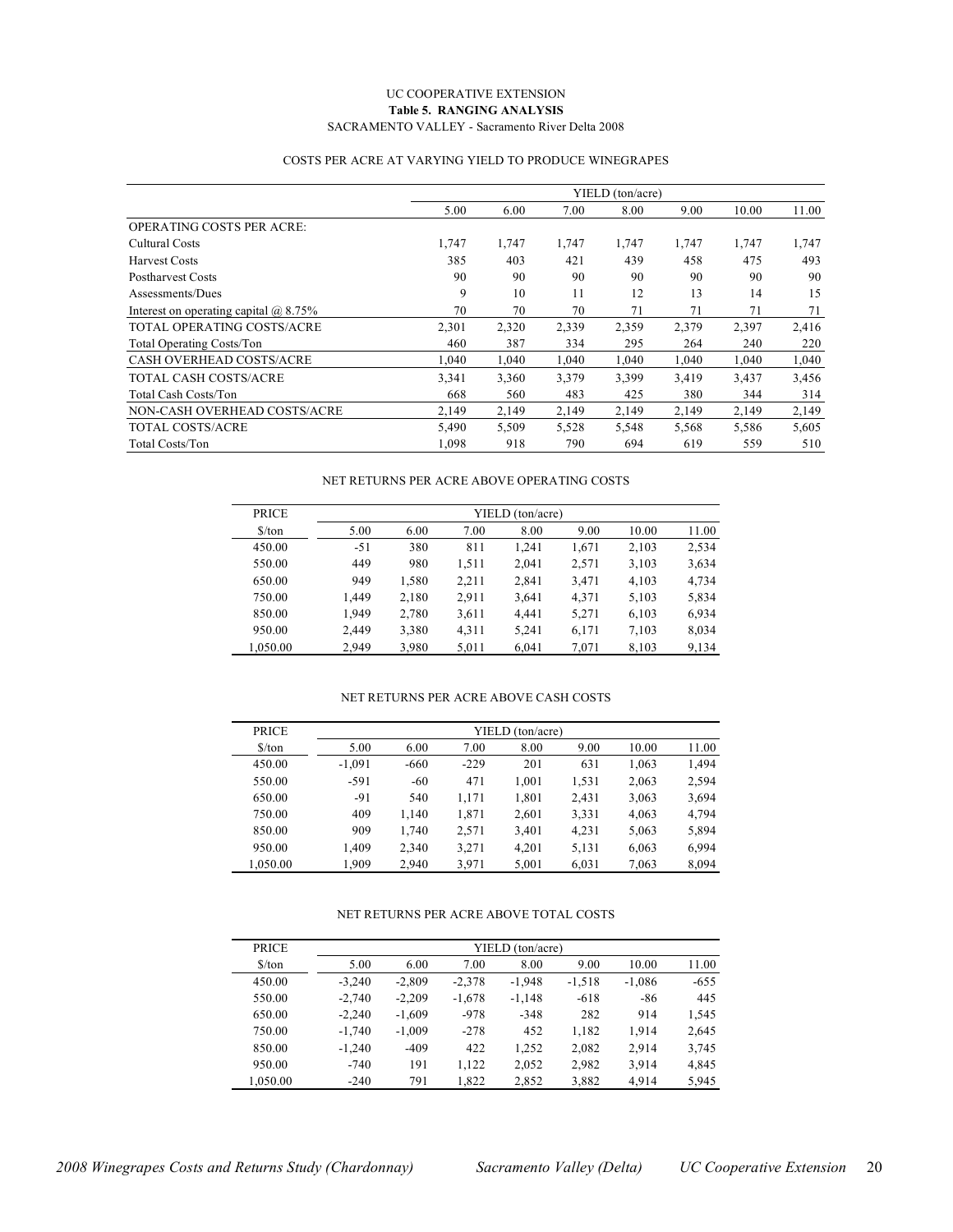## UC COOPERATIVE EXTENSION **Table 6. WHOLE FARM ANNUAL EQUIPMENT, INVESTMENT, & BUSINESS OVERHEAD COSTS** SACRAMENTO VALLEY - Sacramento River Delta 2008

|                                       |         |      |         | Cash Overhead |        |       |        |
|---------------------------------------|---------|------|---------|---------------|--------|-------|--------|
|                                       |         | Yrs  | Salvage | Capital       | Insur- |       |        |
| <b>Yr</b> Description                 | Price   | Life | Value   | Recovery      | ance   | Taxes | Total  |
| 08 70HP Vineyard Tractor              | 42,000  | 20   | 5,389   | 3,594         | 175    | 237   | 4,006  |
| 08 80HP Vineyard Tractor              | 40,000  | 20   | 5,132   | 3,423         | 167    | 226   | 3,815  |
| ATV 4WD<br>08                         | 6.700   | 5    | 3,003   | 1,071         | 36     | 49    | 1,156  |
| 08 Disc-Tandem $7$ ft                 | 5,500   | 8    | 1,242   | 770           | 25     | 34    | 829    |
| 08 Duster- 3 point                    | 5.000   | 10   | 884     | 621           | 22     | 29    | 672    |
| 08 Air Blast Vineyard Sprayer 500 gal | 24,000  | 10   | 4,244   | 2,981         | 105    | 141   | 3,227  |
| 08 Pickup 1/2 ton                     | 26,000  | 7    | 9,863   | 3,533         | 133    | 179   | 3,845  |
| Vine Trimmer<br>08                    | 8,500   | 10   | 228     | 1,152         | 32     | 44    | 1,227  |
| 08 Weed Sprayer 200 gal               | 5,000   | 10   | 884     | 621           | 22     | 29    | 672    |
| <b>TOTAL</b>                          | 162,700 |      | 30,869  | 17,766        | 716    | 968   | 19,450 |
| $60\%$ of New Cost*                   | 97,620  |      | 18,521  | 10,660        | 430    | 581   | 11,670 |

## **ANNUAL EQUIPMENT COSTS**

\*Used to reflect a mix of new and used equipment.

#### **ANNUAL INVESTMENT COSTS**

|                         |           |      |           |          | Cash Overhead |              |              |         |
|-------------------------|-----------|------|-----------|----------|---------------|--------------|--------------|---------|
|                         |           | Yrs  | Salvage   | Capital  | Insur-        |              |              |         |
| Description             | Price     | Life | Value     | Recovery | ance          | Taxes        | Repairs      | Total   |
| Building 2,400 sqft     | 84,000    | 20   |           | 7,473    | 311           | 420          | 1,680        | 9,884   |
| Drainage System         | 234,000   | 25   |           | 18,742   | 866           | 1,170        | 4,680        | 25,458  |
| Drip Irrigation System  | 253,500   | 25   |           | 20,304   | 938           | 1,268        | 5,070        | 27,579  |
| Fuel Tanks 2-500 gallon | 4,500     | 20   |           | 400      | 17            | 23           | 90           | 529     |
| Land                    | 1,600,000 | 20   | 1,600,000 | 100,000  | 11,840        | $\mathbf{0}$ | $\mathbf{0}$ | 111,840 |
| Tools-Shop/Field        | 15,000    | 20   |           | 1,334    | 56            | 75           | 300          | 1,765   |
| Vineyard Establishment  | 804.100   | 17   |           | 78,133   | 2,975         | 4,021        | 804          | 85,933  |
| <b>TOTAL INVESTMENT</b> | 2,995,100 |      | 1,600,000 | 226,387  | 17,002        | 6,976        | 12.624       | 262,988 |

#### **ANNUAL BUSINESS OVERHEAD COSTS**

|                        | Units/ |      | Price/ | Total  |
|------------------------|--------|------|--------|--------|
| Description            | Farm   | Unit | Unit   | Cost   |
| Crop Insurance         | 195    | acre | 90.00  | 17,550 |
| Liability Insurance    | 195    | acre | 3.97   | 774    |
| Manager Salary         | 195    | acre | 461.53 | 90,000 |
| Office Expense         | 195    | acre | 150.00 | 29,250 |
| <b>Reclamation Fee</b> | 195    | acre | 30.00  | 5,850  |
| <b>Sanitation Fees</b> | 195    | acre | 18.97  | 3,700  |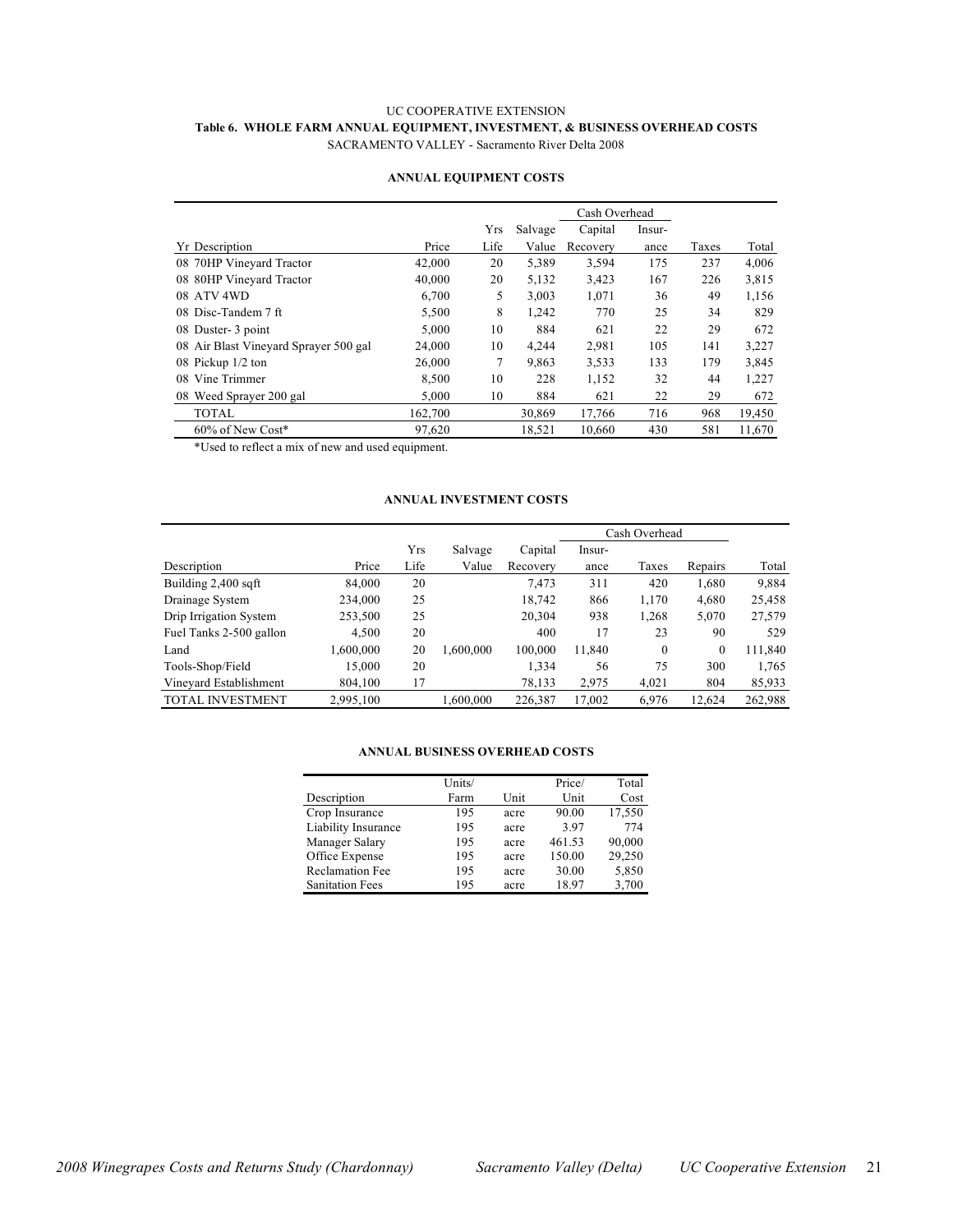## UC COOPERATIVE EXTENSION **Table 7. HOURLY EQUIPMENT COSTS**

|                                       |        | <b>COSTS PER HOUR</b> |        |       |           |           |       |           |  |  |  |  |
|---------------------------------------|--------|-----------------------|--------|-------|-----------|-----------|-------|-----------|--|--|--|--|
|                                       | Actual | Cash Overhead         |        |       | Operating |           |       |           |  |  |  |  |
|                                       | Hours  | Capital               | Insur- |       |           | Fuel $\&$ | Total | Total     |  |  |  |  |
| <b>Yr</b> Description                 | Used   | Recovery              | ance   | Taxes | Repairs   | Lube      | Oper. | Costs/Hr. |  |  |  |  |
| 08 70HP Vineyard Tractor              | 600.00 | 3.59                  | 0.18   | 0.24  | 1.70      | 9.88      | 11.58 | 15.59     |  |  |  |  |
| 08 80HP Vineyard Tractor              | 600.50 | 3.42                  | 0.17   | 0.23  | 1.62      | 11.29     | 12.91 | 16.73     |  |  |  |  |
| 08 ATV 4WD                            | 429.90 | 1.50                  | 0.05   | 0.07  | 0.50      | 2.38      | 2.88  | 4.50      |  |  |  |  |
| 08 Disc-Tandem 7 ft                   | 309.00 | 1.50                  | 0.05   | 0.07  | 1.85      | 0.00      | 1.85  | 3.47      |  |  |  |  |
| 08 Duster- 3 point                    | 120.20 | 3.10                  | 0.11   | 0.15  | 0.70      | 0.00      | 0.70  | 4.06      |  |  |  |  |
| 08 Air Blast Vineyard Sprayer 500 gal | 135.00 | 13.25                 | 0.46   | 0.63  | 3.38      | 0.00      | 3.38  | 17.72     |  |  |  |  |
| 08 Pickup 1/2 ton                     | 275.00 | 7.71                  | 0.29   | 0.39  | 1.91      | 8.91      | 10.82 | 19.21     |  |  |  |  |
| 08 Vine Trimmer                       | 200.30 | 3.45                  | 0.10   | 0.13  | 3.52      | 0.00      | 3.52  | 7.20      |  |  |  |  |
| 08 Weed Sprayer 200 gal               | 120.00 | 3.10                  | 0.11   | 0.15  | 0.7       | 0.00      | 0.70  | 4.06      |  |  |  |  |

SACRAMENTO VALLEY - Sacramento River Delta 2008